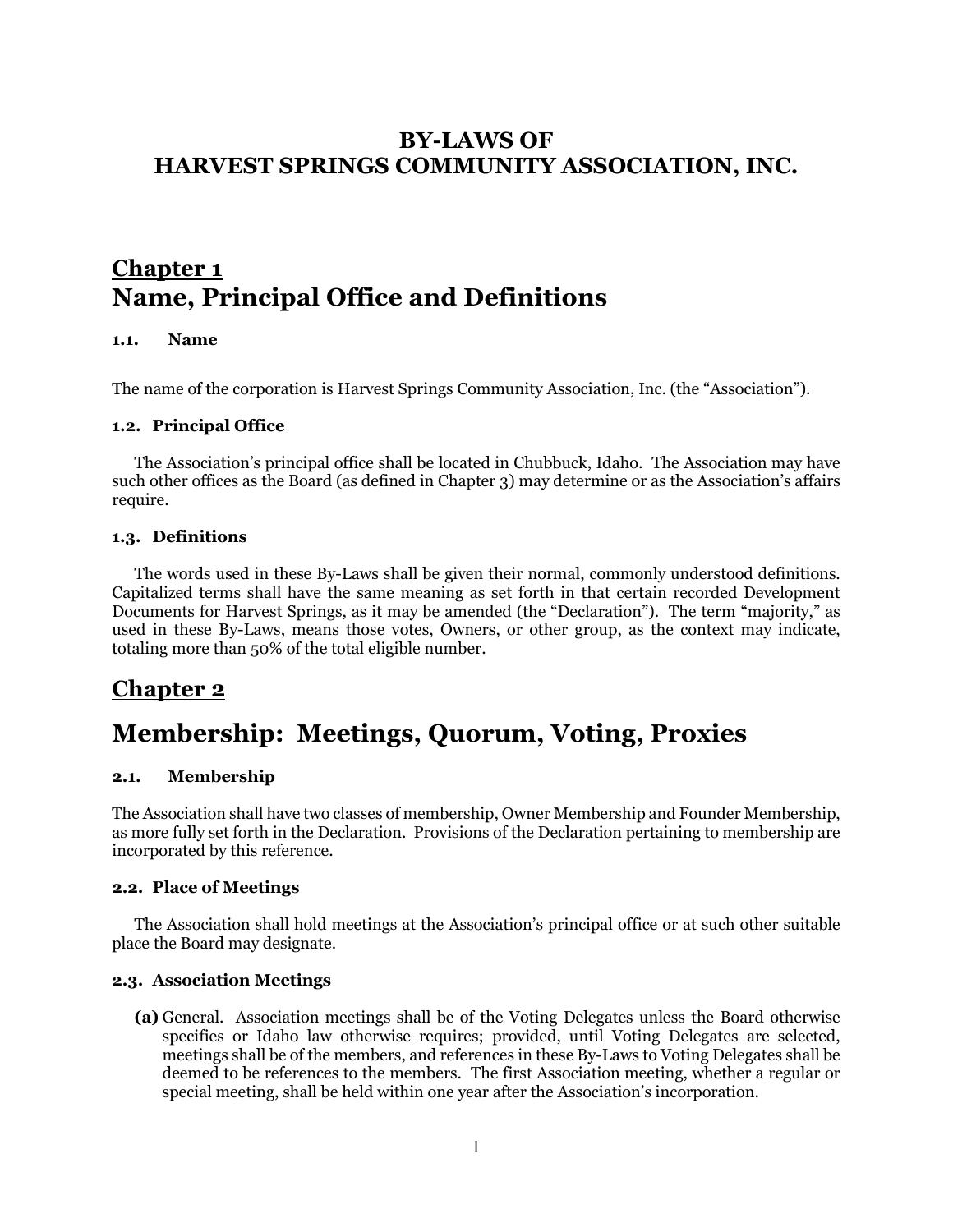- **(b)**Annual Meetings. The Board shall schedule regular annual meetings to occur within 90 days before or after the close of the Association's fiscal year, on such date and at such time and place as the Board shall determine.
- **(c)** Special Meetings. The President may call special meetings. In addition, the President or the Secretary shall call a special meeting if so directed by Board resolution or upon a petition which Voting Delegates representing at least 25% of the total votes in the Association sign.

#### **2.4. Notice of Meetings**

The President, the Secretary, or the officers or other persons calling a meeting of the Voting Delegates shall deliver or cause to be delivered to each Voting Delegate entitled to vote at such meeting a written notice stating the place, day, and hour of the meeting. In the case of a special meeting or when otherwise required by statute, the Development Documents, or these By-Laws, the purpose or purposes for which the meeting is called shall also be stated in the notice. No business shall be transacted at a special meeting except as stated in the notice.

 Such notice shall be delivered by such means as permitted under Section 9.5, at least 10 but not more than 50 days before the date of such meeting.

#### **2.5. Waiver of Notice**

 Waiver of notice of an Association meeting shall be deemed the equivalent of proper notice. Any Voting Delegate may waive, in writing, notice of any Association meeting, either before or after such meeting. A Voting Delegate's attendance at a meeting shall be deemed a waiver by such Voting Delegate of notice of the time, date and place thereof, unless the Voting Delegate specifically objects to lack of proper notice at the time the meeting is called to order. Attendance at a special meeting also shall be deemed a waiver of notice of all business transacted at such meeting unless an objection on the basis of lack of proper notice is raised before the business is put to a vote.

#### **2.6. Adjournment of Meetings**

 If any Association meeting cannot be held because a quorum, as defined in 2.9, is not present, the Voting Delegates representing a majority of the votes present at such meeting may adjourn the meeting to a time at least five but not more than 30 days from the scheduled date of the original meeting. At the reconvened meeting, if a quorum is present, any business may be transacted which might have been transacted at the meeting originally called. If those in attendance at the original meeting do not fix a time and place for reconvening the meeting, or if for any reason a new date is fixed for reconvening the meeting after adjournment, the Board shall provide notice to the Voting Delegates of the time and place of reconvening the meeting in the manner prescribed for regular meetings.

 Voting Delegates present at a duly called or held meeting at which a quorum is present may continue to do business until adjournment, notwithstanding the departure of enough Voting Delegates to leave less than a quorum, provided at least a majority of the votes required to constitute a quorum must approve any action taken.

### **2.7. Voting**

(a) Voting Rights. Members shall have such voting rights as are set forth in the Declaration, which provisions this reference specifically incorporates. Until such time as the Board first calls for election of a Voting Delegate for any Neighborhood, the Owners within such Neighborhood shall be entitled personally to cast the votes attributable to their respective Units on any issue requiring a membership vote under the Governing Documents.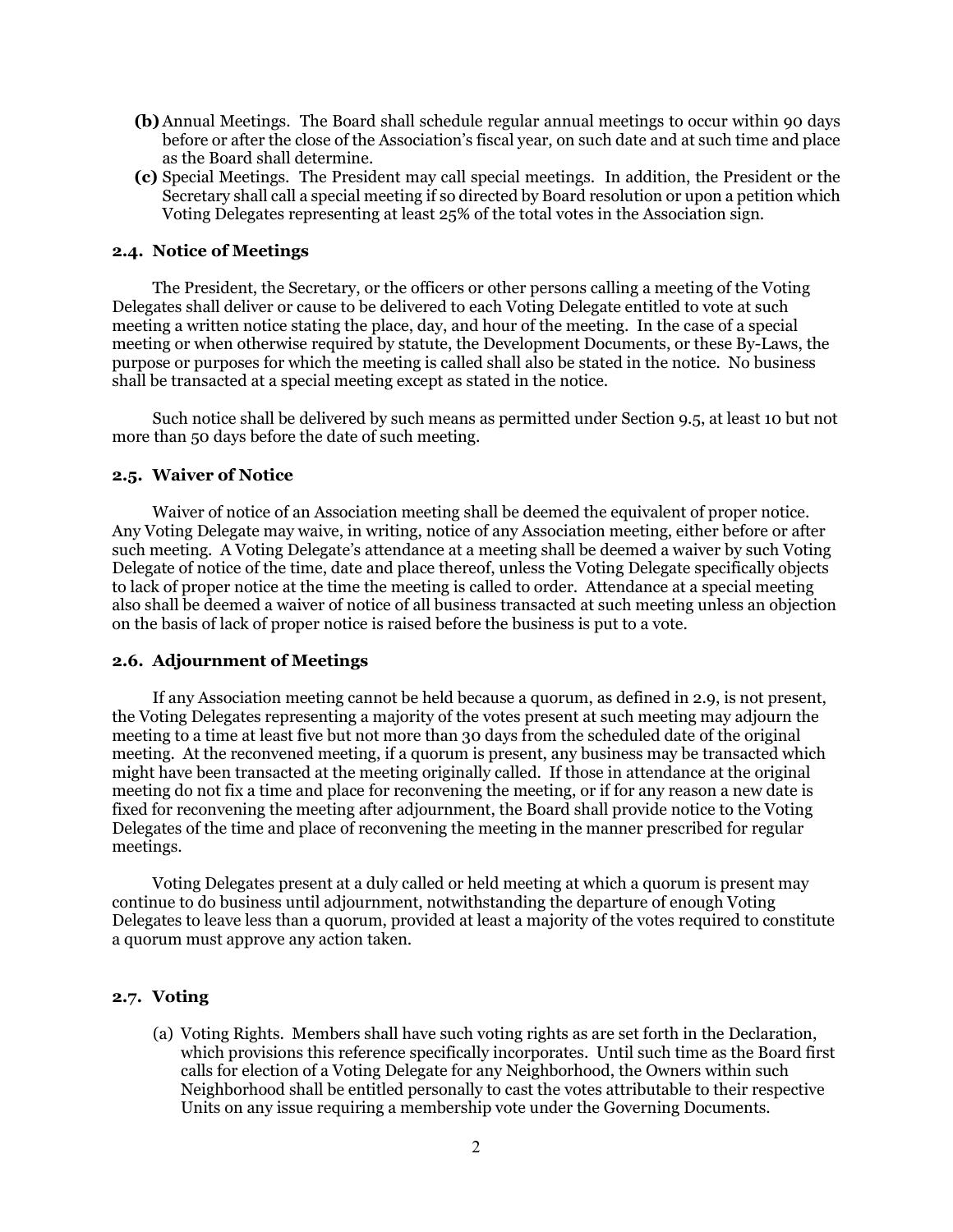(b) Establishment of Election Districts. Founder shall establish Election Districts, if at all, not later than the date of expiration of the founder Control Period by filing with the Association and recording a Supplement identifying the Units comprising each Election District by Neighborhood designation, legal description, or other means such that the units within each Election District can easily be determined. The Founder, acting alone, may amend to change such designation at any time prior to the expiration of the Founder Control Period, the founder may amend to designate additional Units as part of any Election District

 After termination of the Founder Control Period, the Board shall have the right to record or amend any such Supplement upon the vote of a majority of the total number of directors and approval of Voting Delegates representing a majority of the total number of Neighborhoods and a majority of the total votes in the Association. Neither recordation of nor the Founder's amendment of such Supplement shall constitute an amendment to this Declaration. No consent or approval of any Person shall be required except as stated in this Subsection. Until such time as Election Districts are established, all of Harvest Springs shall constitute a single Election District. After a Supplement establishing Election Districts has been recorded, any and all portions of Harvest Springs shall constitute a single Election District. After a Supplement establishing Election Districts has been recorded, any and all portions of Harvest Springs that are not assigned to a specific Election District shall constitute a single Election District.

(c) Election of and Removal of Voting Delegates. The Owners within each Neighborhood shall elect a voting delegate to cast all votes attributable to their Units on all association matters requiring a membership vote, except as otherwise specified in the Development Documents or these By-Laws. In addition, each Neighborhood shall elect an alternate Voting Delegate who shall be responsible for casting such votes in the absence of the Voting Delegate.

 The Founder may appoint an initial Voting Delegate from a Neighborhood at any time after 50% of the Units anticipated for that particular Neighborhood have been conveyed to Owners other than Builders. Thereafter, the Board shall call for an election of Voting Delegates and alternates on an annual basis. If the Founder has not appointed Voting Delegates by the termination of the Founder Control Period, the Owners may, at any time thereafter, elect a Voting Delegate and alternate Voting Delegate to represent their Neighborhood.

 Voting in elections shall be by ballots cast by mail, computer, or at a meeting of the Owners within such Neighborhood, as the Board determines. Upon written petition signed by Owners holding at least 10% of the votes within any Neighborhood, the election for such Neighborhood shall be held at a meeting. Candidates for election as Voting Delegates may be nominated by the Board, a nominating committee the Board may appoint, or from the floor at any meeting at which such election is to be held. In addition, or in the alternative, any Person may submit his or her name for consideration.

 The presence, in person or by proxy, or the filing of ballots by Owners representing at least 20% of the total votes attributable to Units in the Neighborhood shall constitute a quorum for any Neighborhood meeting or election. In the event of a failure to obtain a quorum or vacancy in such positions for any Neighborhood, the Board may appoint a Voting Delegate or alternate Voting Delegate to represent such Neighborhood until a successor is elected.

 Subject to the above quorum requirement, in any election of Voting Delegates the candidate who receives the greatest number of votes shall be elected as the alternate Voting Delegate. In the event of a tie vote among the leading candidates, the Voting Delegate shall be determined by drawing names from a hat, with the first person drawn being the Voting Delegate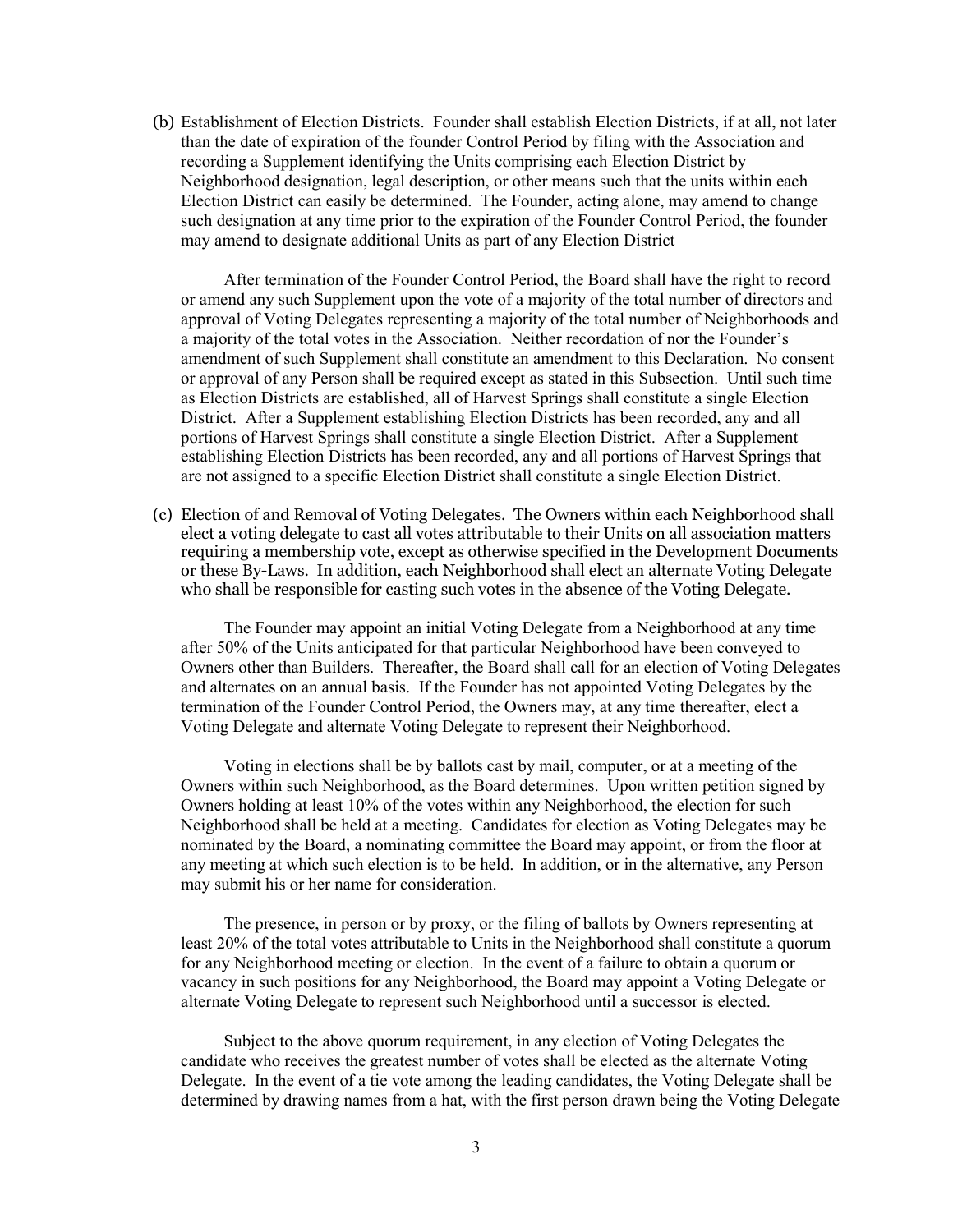and the second being the alternate Voting Delegate. The Voting Delegate and the alternate Voting Delegate shall serve a term of one year or until their successors are elected, whichever is longer.

 Any Voting Delegate may be removed, with or without cause, upon the vote or written petition of Owners representing a majority of the total number of Units in the Neighborhood such Voting Delegate represents.

#### **2.8. Proxies**

Voting Delegates in their capacity as such may not vote by proxy but only in person or through their designated alternates. Any Owner Member entitled personally to cast the vote for his/her Unit on any matter, may vote in person or by proxy, subject to the limitations of Idaho law and subject to any specific provision to the contrary in the Declaration or these By-Laws.

 Every proxy shall be in writing, shall identify the Unit for which it is given, and shall be signed by the Member or his duly authorized attorney-in-fact, dated, and filed with the Association's Secretary prior to the meeting for which it is to be effective. Unless the proxy specifically provides otherwise, a proxy shall be presumed to cover the entire vote which the Member giving such proxy is entitled to cast. In the event of any conflict between two or more proxies purporting to cover the same voting rights, the later dated proxy shall prevail, or if dated as of the same date, both shall be deemed invalid.

 Every proxy shall be revocable and shall automatically cease upon (a) conveyance of any Unit for which it was given, (b) the Secretary's receipt of written notice of revocation of the proxy or of the death or judicially declared incompetence of a Member who is a natural person, or (c) 11 months from the date of the proxy, unless a shorter period is specified in the proxy.

#### **2.9. Quorum**

 Except as these By-Laws or the Declaration otherwise provide, the presence of Voting Delegates representing a majority of the total votes in the Association shall constitute a quorum at all Association meetings; provided, until such time as Voting Delegates are selected in accordance with Section 2.7, the presence of Owner Members representing at least 30% of the total votes in the Association shall constitute a quorum at all Association meetings.

#### **2.10.Conduct of Meetings**

The President or a Board approved designee shall preside over all Association meetings. The Secretary shall ensure that minutes of the meetings are kept and that all resolutions adopted and all other transactions occurring at such meetings are kept with the Association's books.

#### **2.11. Action Without a Meeting**

 Any action required or permitted by law to be taken at a meeting of the Voting Delegates may be taken without a meeting, without prior notice, and without a vote if a majority of Voting Delegates entitled to vote on such matter sign a written consent specifically authorizing the proposed action. All such consents shall be signed within 60 days after receipt of the earliest dated consent, dated, and delivered to the Association. Such consents shall be filed with the Association's minutes and shall have the same force and effect as a vote of the Voting Delegates at a meeting.

# **Chapter 3**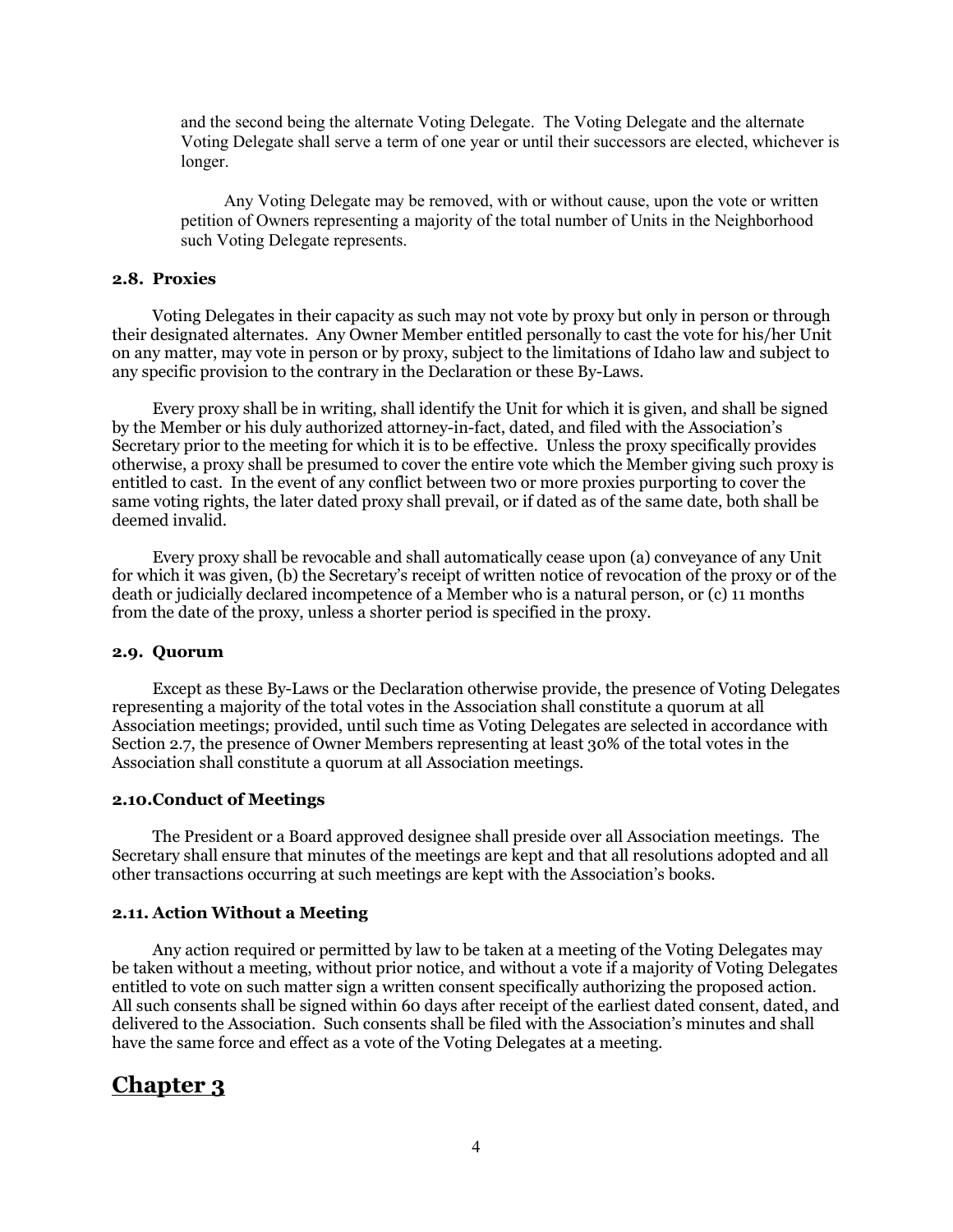# **Board of Directors: Selection, Meetings, Powers**

# **A. Composition and Selection**

## **3.1. Governing Body; Qualifications**

The Board shall govern the Association's affairs. Each director shall have one vote. Except with respect to directors appointed by the Founder Member, directors shall be Owners or residents. However, no Owner and resident representing the same Unit may serve on the Board at the same time. A "resident" shall be any natural person 18 years of age or older whose principal residence is a Unit in Harvest Springs.

If an Owner is not an individual, any officer, director, partner, member, or any trust officer of such Owner shall be eligible to serve as a director unless a written notice to the Association signed by the Owner specifies otherwise. However, no Owner may have more than one such representative on the Board at a time except in the case of directors the Founder Member appoints.

### **3.2. Number of Directors**

The Board shall consist of 3 to 7 directors, as provided in Section 3.3.

### **3.3. Selection of Directors; Term of Office**

- (a) Initial Board. The initial Board shall consist of the three directors identified in the articles of Incorporation, who shall serve until their successors are appointed or elected as provided in this Section.
- (b) Directors During Founder Control Period. Except as otherwise provided in this subsection, the Founder Member may appoint, remove, and replace Board members until termination of the Founder Control Period. During the Founder Control period, the Voting Delegates shall be entitled to elect a minority of the total number of directors according to the following schedule (directors elected by the Voting Delegates are referred to as "Owner Directors"):
	- (i) Within 30 days after the time that Owners other than Builders own 25% of the Units permitted by the Master Plan or whenever the Founder Member earlier determines, the President shall call for an election by which the Voting Delegates shall be entitled to elect one of the three directors, who shall be elected at large. The remaining two directors shall be appointees of the Founder Member. The Owner Director elected by the Owners shall not be subject to removal by the Founder Member and shall be elected for a term which expires on the date of the second annual meeting following his or her election. Upon expiration of such director's term, and thereafter upon the expiration of each successor's term, a successor shall be elected for a two-year term.
	- (ii) Within 30 days after the time that Owners other than Builders own 50% of the Units permitted by the Master Plan or whenever the Founder Member earlier determines, the Board shall be increased to five directors. The Owner Director elected by the Owners under paragraph (i) above shall continue to serve, and the President shall call for an election by which the Voting Delegates an additional Owner Director. The Owner Director elected by the Owners pursuant to this paragraph shall not be subject to removal by the founder Member and shall be elected for a term that expires on the date of the second annual meeting following his or her election. Upon expirations of such director's term, and thereafter upon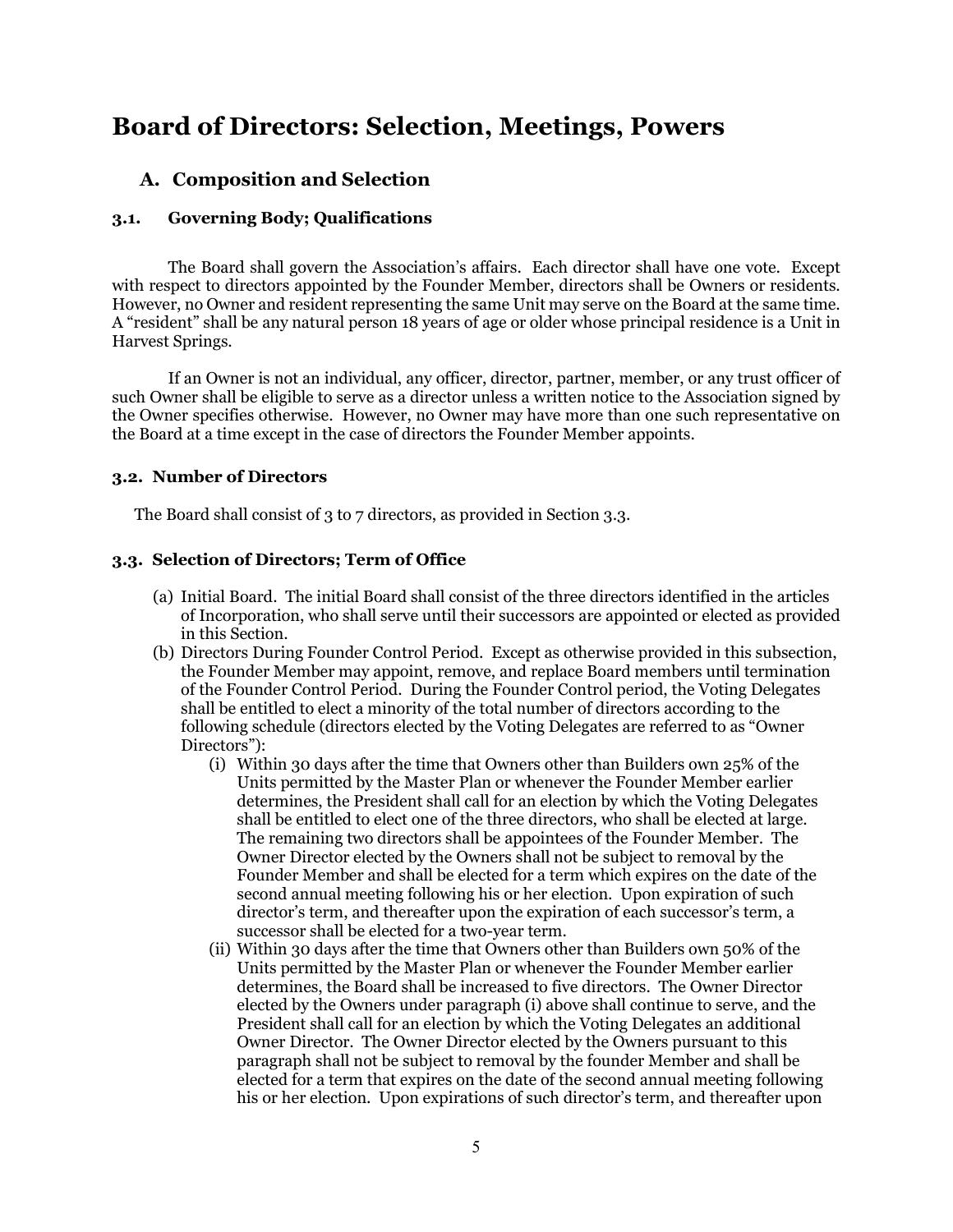the expirations of each successor's term, a successor shall be elected for a two-year term.

- (c) Directors After the Founder Control Period
	- (i) Within 90 days after termination of the Founder control Period, the President shall call for an election by which the Voting Delegates shall be entitled to elect two additional directors, who shall be elected at large. The Owner Directors elected by the Owners under paragraphs (i) and (ii) above shall continue to serve, and the remaining director shall be an appointee of the Founder Member. Owner Directors elected pursuant to this paragraph shall not be subject to removal by the Founder Member and shall serve until the second annual meeting following the termination of the Founder Control Period.
	- (ii) So long as there is a Founder Member, the Founder Member shall be entitled to appoint, remove, and replace the seventh director. Thereafter, the director elected by the Founder Member shall resign and the remaining directors shall be entitled to appoint a director to serve until the next annual meeting, at which time the Voting Delegates shall be entitled to elect a director to fill such position. Such director shall be elected for a term of two years.
	- (iii)Upon expiration of the term of office of each Owner Director, the Voting Delegates entitled to elect such director shall be entitled to elect a successor to serve a term of two years. Owner Directors shall hold office until their respective successors have been elected. Directors may serve any number of consecutive terms.

#### **3.4. Nomination and Election Procedures**

**(a)** Nomination of Candidates. At least 30 days prior to any election of directors by the Voting Delegates, the Board shall appoint a Nominating Committee consisting of a chairman, who shall be a Board member, and three or more Owners or representatives of Owners. The Nominating Committee shall serve a term of one year or until its successors are appointed. The names of the Nominating Committee members shall be announced in the notice of each election.

 In preparation for each election, the Nominating Committee shall meet and make as many nominations for election to the Board as it shall in its discretion determine, but in no event less than the number of positions to be filled by the Voting Delegates at such election. The Nominating Committee shall nominate separate slates for the directors, if any, to be elected at large by all Voting Delegates. In making its nominations, the Nominating Committee shall use reasonable efforts to nominate candidates representing the diversity which exists within the pool of potential candidates. In pursuing diversity in nominations, the nominating Committee shall focus on finding and nominating candidates with varied backgrounds, interests in Harvest Springs and experiences. Nominations shall also be permitted from the floor at the meeting at which any election is held. All candidates shall have a reasonable opportunity to communicate their qualifications to the members and to solicit votes.

**(b)** Election Procedures. At each election, voting may be by written ballot or may be accomplished via computer. Each Voting Delegate may cast all votes assigned to the Units it represents for each position to be filled from any slate of candidates on which such Voting Delegate is entitled to vote; however, under no circumstances shall cumulative voting be permitted in any election of Directors.

 In the event of a tie vote on any slate, the Voting Delegates entitled to vote on such slate shall be informed of the tie vote and given the opportunity to discuss the candidates among themselves in an effort to resolve the tie before another vote is taken. If the second vote again results in a tie, then the Board shall call for election of the director(s) from such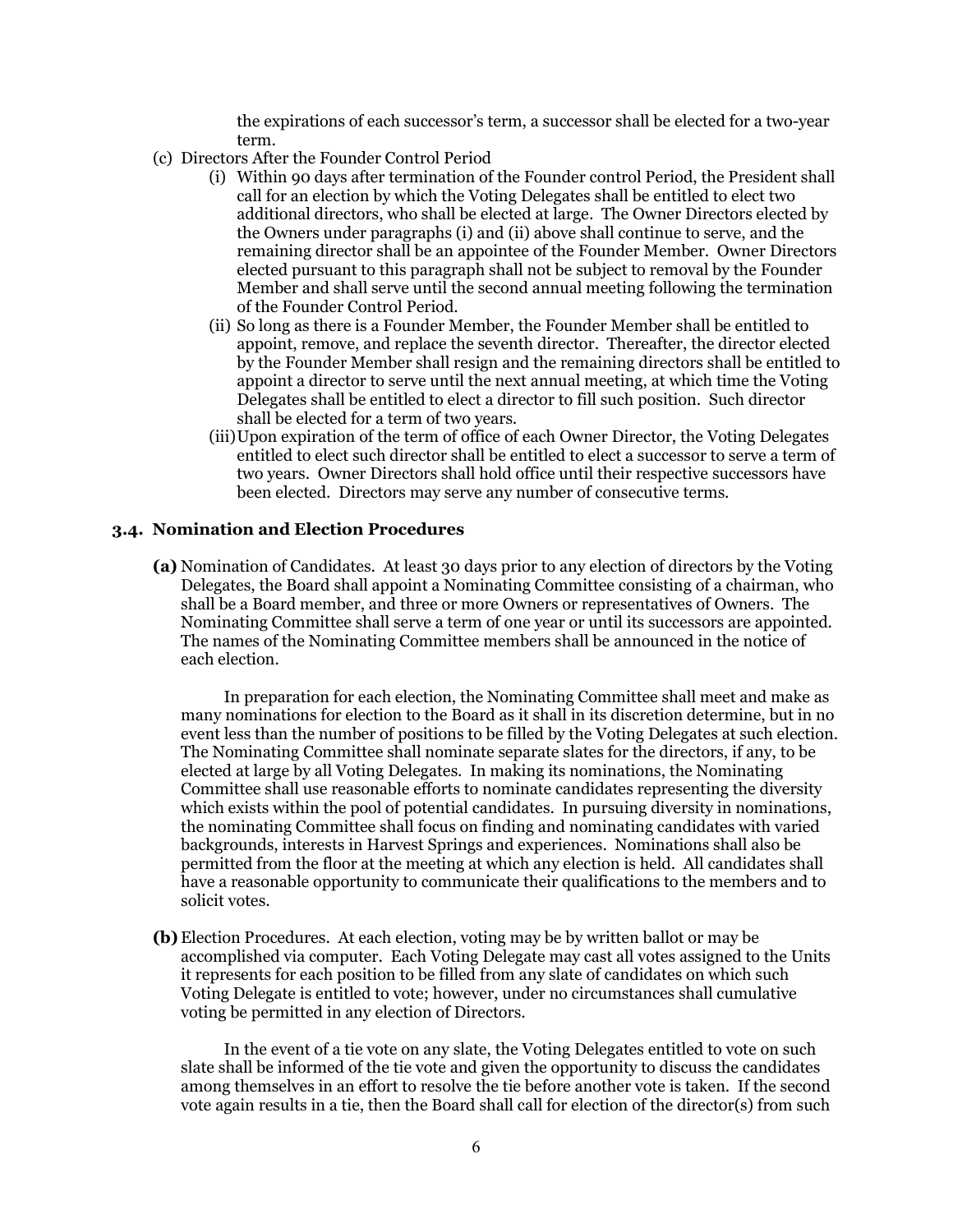slate by the Owners represented by such Voting Delegates. Such election shall be held by mail or computer with ballots to be sent to each Owner Member entitled to vote on such slate within 10 days after the meeting at which the original election was held.

### **3.5. Removal of Directors and Vacancies**

 Voting Delegates holding a majority of the votes entitled to be cast for the election of such director may remove any Owner Director with or without cause. Any director whose removal is sought shall be given notice prior to any meeting called for that purpose. Upon removal of a director the Voting Delegates entitled to elect the removed director shall elect a successor for the remainder of the term of such director.

 At any meeting at which a quorum is present, a majority of the directors may remove any Owner Director who has three consecutive unexcused absences from Board meetings, or who is more than 30 days delinquent (or resides in a Unit owned by a member who is so delinquent) in the payment of any assessment or other charge due the Association. The Board may appoint a successor to fill the vacancy for the remainder of the term.

 In the event of the death, disability, or resignation of an Owner Director, the Board may declare a vacancy and appoint a successor to fill the vacancy and appoint a successor to fill the vacancy until the next annual meeting, at which time the Voting Delegates entitled to fill such directorship shall elect a successor for the remainder for the term.

 This Section shall not apply to directors the Founder Member appoints. The Founder Member shall appoint a successor to fill any vacancy on the Board resulting from the death, disability, or resignation of a director appointed by the Founder Member.

## **3.6. Organizational Meetings**

The Board shall hold an organizational meeting within 10 days following each annual Association meeting at such time and place as the Board shall fix.

### **3.7. Regular Meetings**

The Board shall hold regular meetings at such time and place as a majority of the directors shall determine, but the Board shall meet at least four times during each fiscal year with at least one meeting per quarter.

# **3.8. Special Meetings**

The Board shall hold special meetings when called by written notice the President, Vice President, or any two directors sign.

### **3.9. Notice; Waiver of Notice**

 Notices of Board meetings shall specify the time and place of the meeting and, in the case of a special meeting, the nature of any special business to be considered. The Board shall notify each director of meetings by: (i) personal delivery; (ii) first class mail, postage prepaid; (iii) telephone communication, either directly to the director or to a person at the director's office or home who would reasonably be expected to communicate such notice promptly to the director; or (iv) facsimile, electronic mail, or other electronic communication device, with confirmation of transmission. All such notices shall be given at or sent to the director's telephone number, fax number, electronic mail address, or sent to the director's address as shown on the Association's records. The Board shall deposit notices sent by first class mail into a United States mailbox at least ten business days before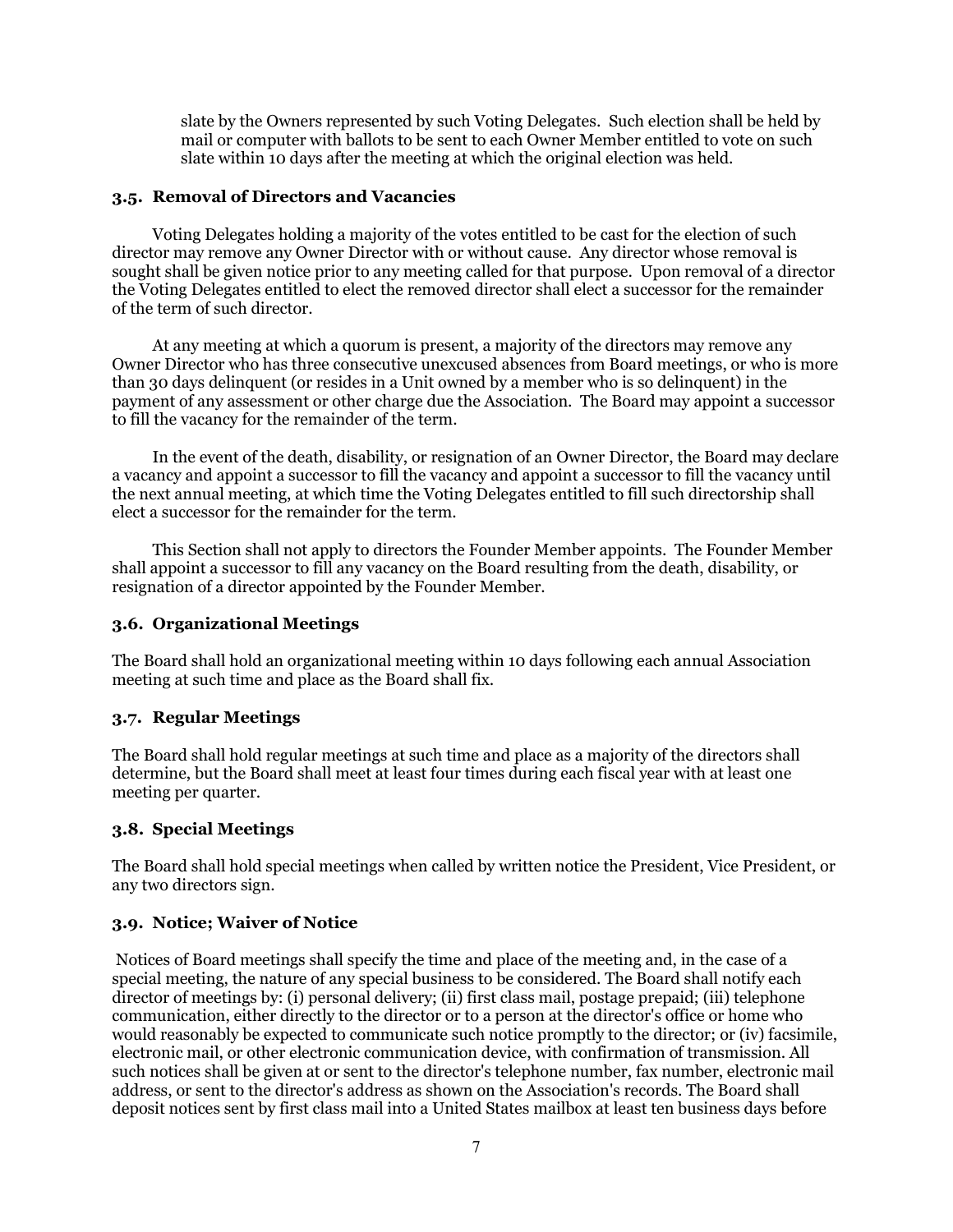the day of the meeting. The Board shall give notices by personal delivery, telephone, or other device at least 72 hours before the time set for the meeting.

Transactions of any Board meeting, however called and noticed or wherever held, shall be as valid as though taken at a meeting duly held after regular call and notice if (i) a quorum is present, and (ii) either before or after the meeting each director not present signs a written waiver of notice, a consent to holding the meeting, or an approval of the minutes. The waiver of notice or consent need not specify the purpose of the meeting. Notice of a meeting also shall be deemed given to any director who attends the meeting without protesting before or at its commencement about the lack of adequate notice.

# **3.10. Telephonic Participation in Meetings**

Members of the Board or any committee the Board designates may participate in a Board or committee meeting by conference telephone or similar communications equipment through which all persons participating in the meeting can hear each other. Participation in a meeting pursuant to this section shall constitute presence at such meeting.

### **3.11. Quorum of Board**

At all Board meetings, a majority of the directors shall constitute a quorum for the transaction of business, and the votes of a majority of the directors present at a meeting at which a quorum is present shall constitute the Board's decision, unless Idaho law, these By-Laws, or the Governing Documents specifically provide otherwise. A meeting at which a quorum is initially present may continue to transact business, notwithstanding the departure of directors, if at least a majority of the required quorum for that meeting approves any action taken. If the Board cannot hold a meeting because a quorum is not present, a majority of the directors present may adjourn the meeting to a time not less than five nor more than 30 days from the date of the original meeting. At the reconvened meeting, if a quorum is present the Board may transact, without further notice, any business it might have transacted at the original meeting.

# **3.12. Conduct of Meetings**

The President or any designee the Board approves by resolution shall preside over all Board meetings. The Secretary shall ensure that minutes of the meetings are kept and that all resolutions and all transactions occurring at such meetings are included in the Association's records.

### **3.13. Open Meetings; Executive Session**

(a) Subject to the provisions of subsection 3.13(b) and Section 3.14, all Board meetings shall be open to all members, but only directors may participate in any discussion or deliberation unless otherwise expressly authorized to do so by a vote of a majority of a quorum of the Board. In such case, the President may limit the time any such individual may speak.

(b) Notwithstanding the above, the President may adjourn any Board meeting and reconvene in executive session, and may exclude persons other than directors, for consideration of one or more of the following topics:

- (i) Employment or personnel matters for employees of the Board or Association;
- (ii) Legal advice from an attorney for the Board or the Association;
- (iii) Pending or contemplated litigation; and/or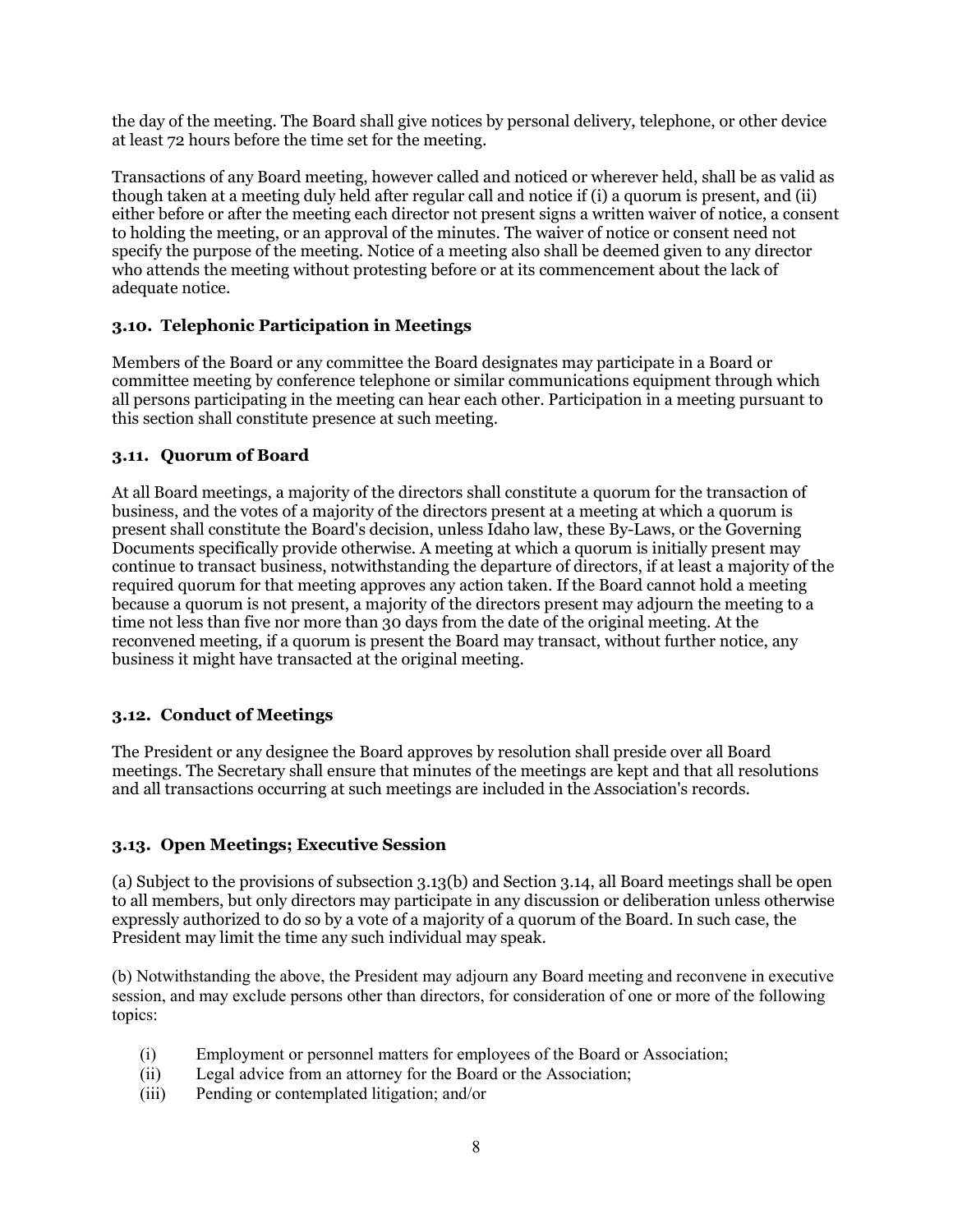(iv) Pending or contemplated matters relating to enforcement of the association's documents or rules.

## **3.14. Action Without a Formal Meeting**

Any action to be taken or which may be taken at a Board meeting may be taken without a meeting if all of the directors sign a written consent, setting forth the action so taken. Such consent shall have the same force and effect as a unanimous vote. The Board shall post or otherwise provide notice of the Board's action in a prominent place within Harvest Springs within three business days after obtaining all written consents to an action. Failure to give notice shall not render the action taken invalid.

#### **C. Powers and Duties**

### **3.15. Powers**

The Board shall have the power to administer the Association's affairs, perform the Association's responsibilities, and exercise the Association's rights as set forth in the Governing Documents and as provided by law. The Board may do or cause to be done on the Association's behalf all acts and things except those which the Governing Documents or Idaho law require to be done and exercised exclusively by the Voting Delegates or the membership generally.

#### **3.16. Duties**

The Board's duties shall include, without limitation:

- (a) preparing and adopting, in accordance with the Development Documents, an annual budget establishing each Owner's share of the Common Expenses and any Service Area Expenses;
- (b) levying and collecting assessments from the Owners;
- (c) providing for the operation, care, up keep, and maintenance of the Area of Common Responsibility in accordance with the Development Documents for Harvest Springs;
- (d) designating, hiring, and dismissing personnel necessary to carry out the Association's rights and responsibilities and where appropriate, providing for compensation of such personnel and for the purchase of equipment, supplies, and
- (e) depositing all funds received on the Association's behalf in a bank depository which it shall approve and using such funds to operate the Association; however, in the Board's business judgment any reserve funds may be deposited in depositories other than banks;
- (f) making and amending Rules in accordance with the Development Documents;
- (g) opening bank accounts on the Association's behalf and designating the signatories required;
- (h) making or contracting for the making of repairs, additions, and improvements to or alterations of the Common Area in accordance with the Governing Documents;
- (i) enforcing by legal means the provisions of the Governing Documents and bringing any proceedings which may be instituted on behalf of or against the Owners concerning the Association; however, the Association's obligation in this regard shall be conditioned in the manner provided in the Development Documents;
- (j) obtaining and carrying property and liability insurance and fidelity bonds, as provided in the Development Documents, paying the cost thereof, and filing and adjusting claims, as appropriate;
- (k) paying the cost of all services rendered to the Association;
- (l) keeping a detailed accounting of the Association's receipts and expenditures;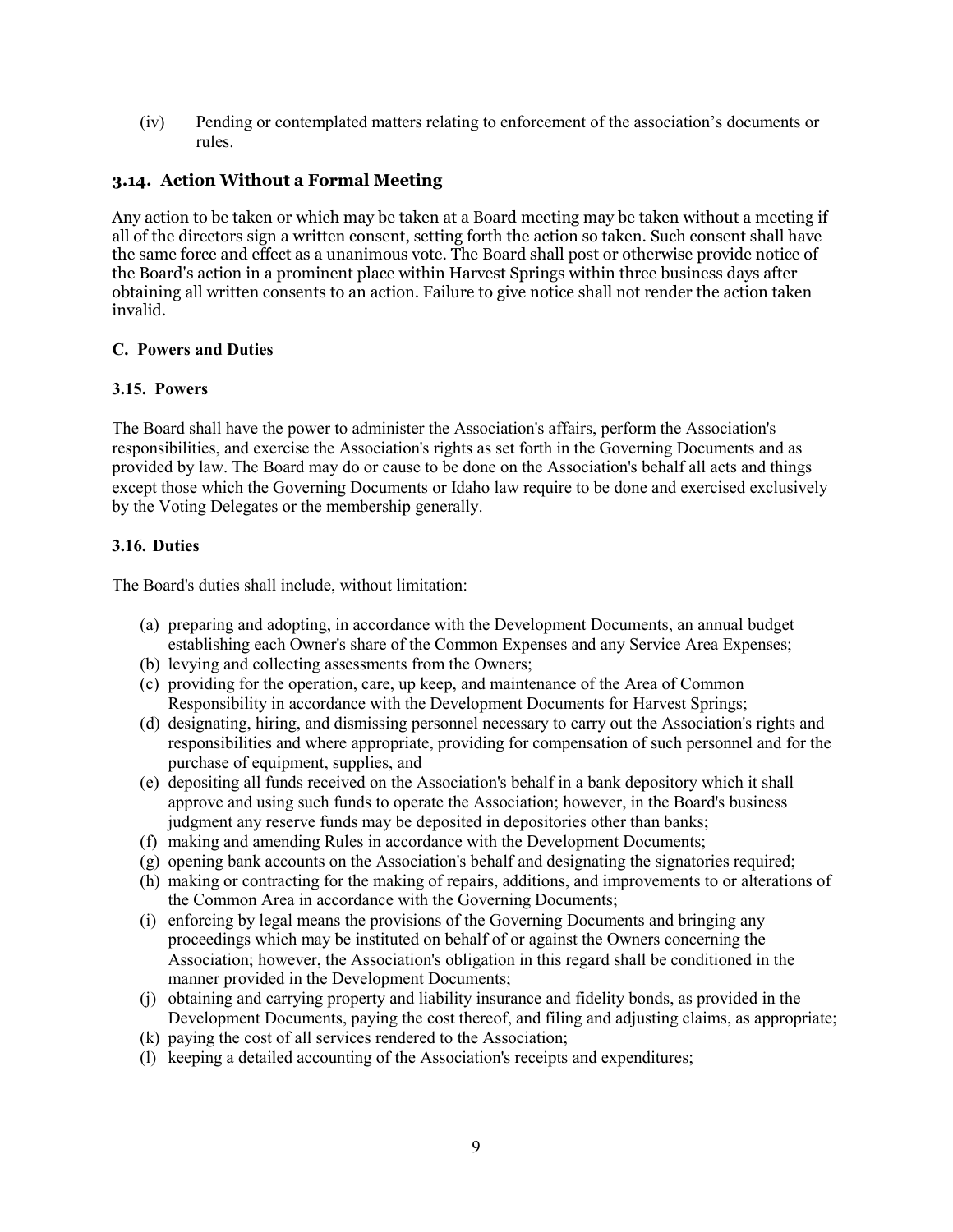- (m) making available to any prospective purchaser of a Unit, any Owner, and the holders, insurers, and guarantors of any Mortgage on any Unit, current copies of the Governing Documents and all other books, records, and financial statements of the Association as provided in Section 9.4;
- (n) permitting utility suppliers to use portions of the Common Area reasonably necessary to the ongoing development or operation of Harvest Springs; and
- (o) indemnifying a director, officer or committee member, or former director, officer or committee member of the Association to the extent such indemnity is required by Idaho law, the Articles, and these By-Laws.
- (p) assisting in the resolution of disputes between Owners and others without litigation, as set forth in the Development Documents;

### **3.17. Committees**

- (a) General. In addition to the Transition Committee appointed pursuant to Chapter 4, the Board may appoint such other committees as it deems appropriate to perform such tasks and to serve for such periods as the Board may designate by resolution. Each committee shall operate in accordance with the terms of such resolution.
- (b) Covenants Committee. In addition to any other committees that the Board may establish pursuant to Section 3.17(a), the Board may appoint a Covenants Committee consisting of at least three and no more than seven Owners who shall not be officers, directors, or employees of the Association, or the spouse, parent, sibling, or child of any officer, director, or employee. Acting in accordance with the provisions of the Development Documents, these By-Laws, and resolutions the Board may adopt, the Covenants Committee, if established, shall be the hearing tribunal of the Association and shall conduct all hearings held pursuant to Chapter 8. The Covenants Committee shall have no responsibility for seeking out violations of the Governing Documents.

# **Chapter 4 Transition from Founder Member Control to Owner Member Control**

### **4.1. Purpose**

The time during which Owners assume control and responsibility of the Association from the Founder Member is known as the "Transition Period." The Transition Period is a process whereby control of the Board gradually shifts from the Founder Member to Owners and the Owners carry out the responsibilities and functions of the Association as set forth in the Development Documents and these By-Laws. During this process, the Owners, drawing from their experience, education, and training in governance, begin to perform the duties of the Board which are outlined in these By-Laws without the assistance of the Founder Member or the Founder Member-appointed directors.

This Chapter is intended to guide the Founder, Owners, and the Board through the transition process; prepare Owners to take control of the Board; encourage direct dialogue among all parties to anticipate and resolve maintenance and operation issues, and promote community-wide participation and understanding of the transition process.

### **4.2. Transition Committee**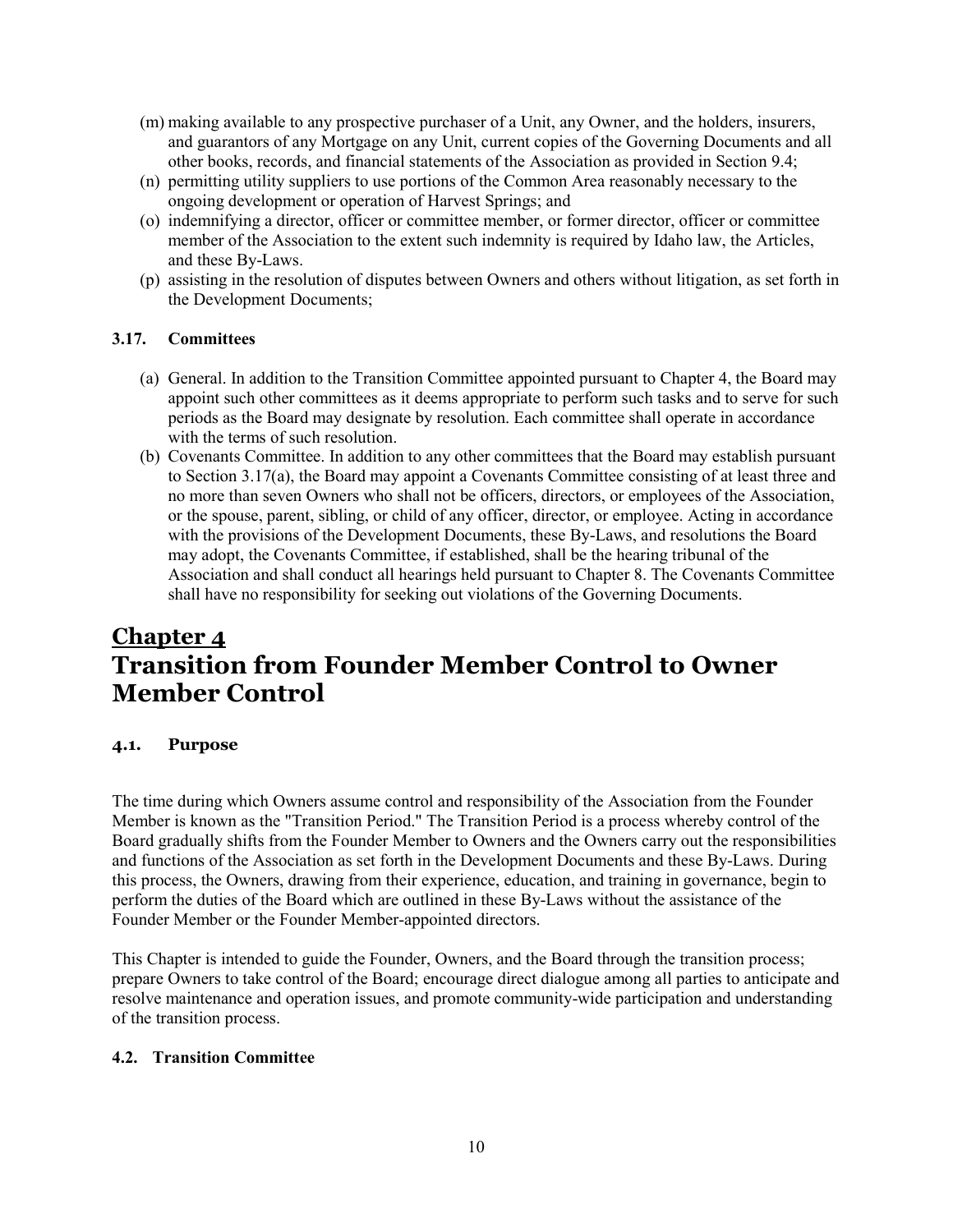The Board shall appoint a three to five member "Transition Committee" at least six months prior to the termination of the Founder Control Period. The Transition Committee shall be comprised of a majority of Owner representatives, who shall be selected from the existing Voting Delegates at the time the Transition Committee is appointed, and, at a minimum, one Founder representative. Within three months from the date of its formation, the Transition Committee shall recommend a transition agreement to the Board.

(a) Transition Agreement. The Transition Committee shall include in the transition agreement (i) a five-year financial plan, or alternatively, a one-year financial plan with five-year rollover projections, an evaluation of the physical portions of Harvest Springs, and a recommendation of which areas are in need of service, repair, or replacement; (ii) an agreement as to which parties are responsible for rendering such service, repair, or replacement and a time line for completing such activities; (iii) a list of all existing contracts and an agreement as to which contracts will be continued; (iv) an agreement as to future Founder rights and obligations, if any; and (v) any other issue affecting the operation of the Association or the maintenance of Harvest Springs.

The Transition Committee shall work in good faith to develop a transition agreement for execution by the Founder and the Association. Once agreed upon by a majority of Transition Committee members, the transition agreement shall be recommended to the Board for its approval and execution. In the event that a transition agreement is not reached, the Transition Committee shall inform the Board in writing the reasons why it was unable to finalize a transition agreement.

The following suggestions are listed to guide the Transition Committee in developing a transition agreement:

(i) Inspect all physical structures, recreational areas, and improvements in the Area of Common Responsibility to evaluate their condition and prepare or update the capital improvement plan; (ii) Place all Common Area utility services (electric, water, gas, telephone, cable, internet/intranet) in the Association's name, if not already; (iii) Update the Association's corporate book, record books, and accounts. A record of all receipts, payments, and expenditures made on the Association's behalf must be maintained;

(iv) Evaluate the Association's Governing Documents to ensure that the Association has the necessary power, authority, and infrastructure to operate Harvest Springs;

- (v) Conclude any pending legal, document, or Association matters, such as deeding any remaining Common Area to the Association, addressing all covenant enforcement issues, and taking any assessment collection action;
- (vi) Review insurance policies to ensure adequate coverage is being maintained;
- (vii) Review property management agreements to develop recommendations on post-developer management of the Common Area and facilities;
- (viii) Conduct a financial review of the Association's current budget, assessment rate, reserve accounts, and tax filings and records; and
- (ix) Review the Association's real and personal property interests, deeds, and warranties.
- (b) Transition Period Education and Training Opportunities. During the Transition Period, the Transition Committee's vision of transition and strategy for developing a transition agreement should be explained to Owners and the Owners should be prepared to assume control of the Association. Both objectives may be accomplished by teaching Owners about what transition of control means, what to expect during and after the Transition Period, and how to participate in the process.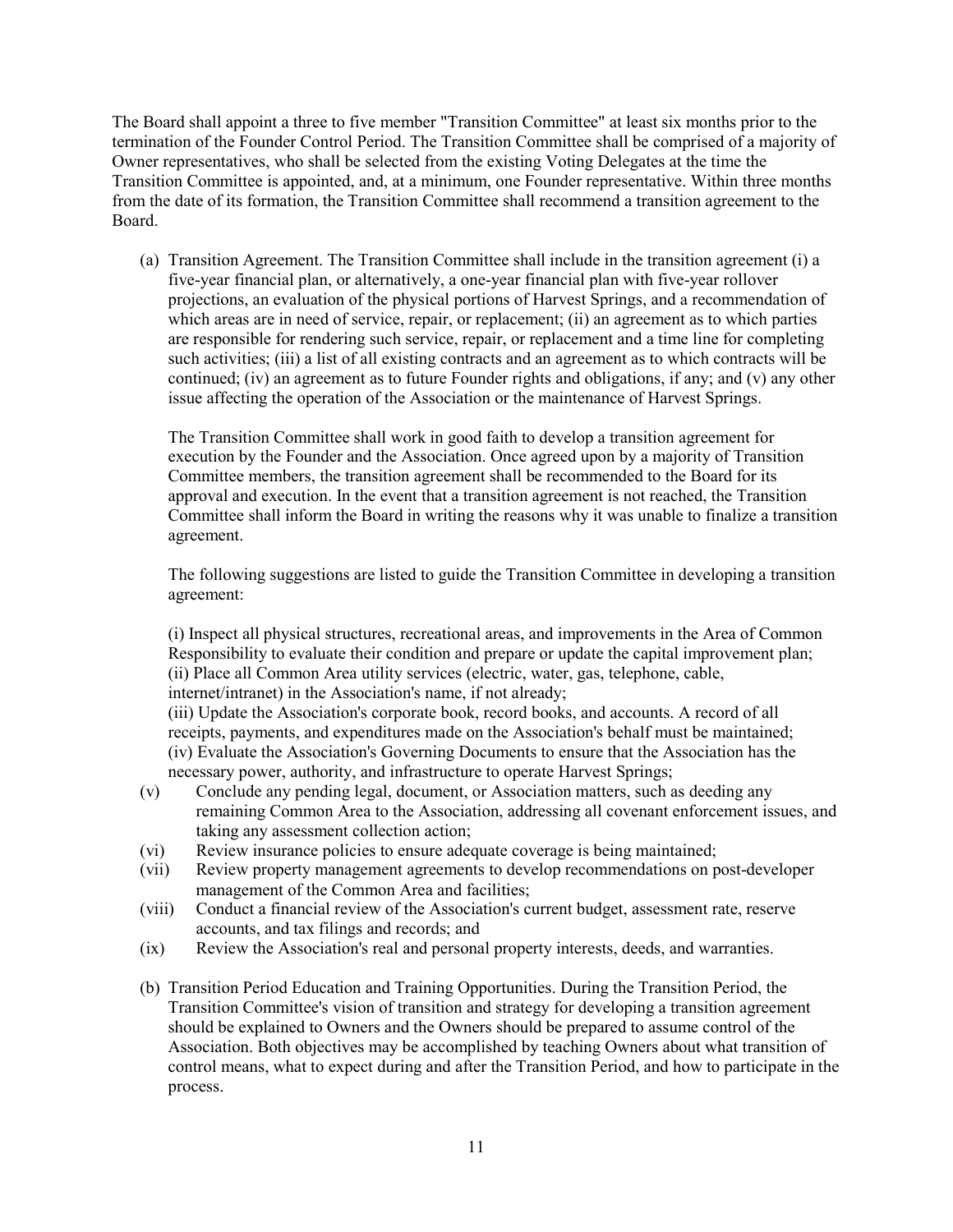During the Transition Period, the Transition Committee shall provide or provide for education and training opportunities for Owners, focused on the subject of transition. Education or training opportunities shall be held within six months prior to the election during which the Owners elect the entire Board. New board members shall fill the seats of past board members and assume the same term start and expiration times. It may be possible that a past board member is asked to continue to serve on the board after the transition period. Additionally, the Board shall conduct training for the Transition Committee within the first two months of its appointment to assist the Transition Committee in accomplishing its tasks. The Board may retain, as a Common Expense, industry professionals, which may include property managers, attorneys, and accountants, as appropriate or necessary for such purpose.

(c) Transition Period Notices. Once formed, the Transition Committee shall keep the Founder Member and the Owners informed of the transition process, including the Transition Commit tee's agenda, a timeline for creating a transition agreement, and a schedule of transition education, training opportunities, and town hall meetings.

## **4.3. Town Hall Meetings**

The Transition Committee and the Board shall organize and conduct "town hall" meetings during the Transition Period. Such meetings shall be held for the purpose of promoting open communication among the Transition Committee, the Board, and the Owners. In addition, town hall meetings provide a forum where transition related issues can be discussed and Owners have an opportunity to ask questions in order to understand better the transition process. For the purposes of preparing the town hall meeting agenda, the Transition Committee may solicit transition related questions from Owners prior to such meetings.

# **Chapter 5 Officers**

## **5.1. Officers**

The Association's Officers shall be a President, Vice President, Secretary, and Treasurer. The President and Secretary shall be elected from among the Board members; other officers may, but need not, be Board members. The Board may appoint such other officers, including one or more Assistant Secretaries and Assistant Treasurers, as it shall deem desirable, such officers to have such authority and perform such duties as the Board prescribes. Any two or more offices may be held by the same person, except the offices of President and Secretary.

### **5.2. Election and Term of Office**

The Board shall elect the Association's officers at the first Board meeting following each annual meeting of the Voting Delegates, to serve until their successors are elected.

### **5.3. Removal and Vacancies**

The Board may remove any officer whenever, in its judgment, the Association's best interests will be served, and may fill any vacancy in any office arising because of death, resignation, removal, or otherwise, for the unexpired portion of the term.

### **5.4. Powers and Duties**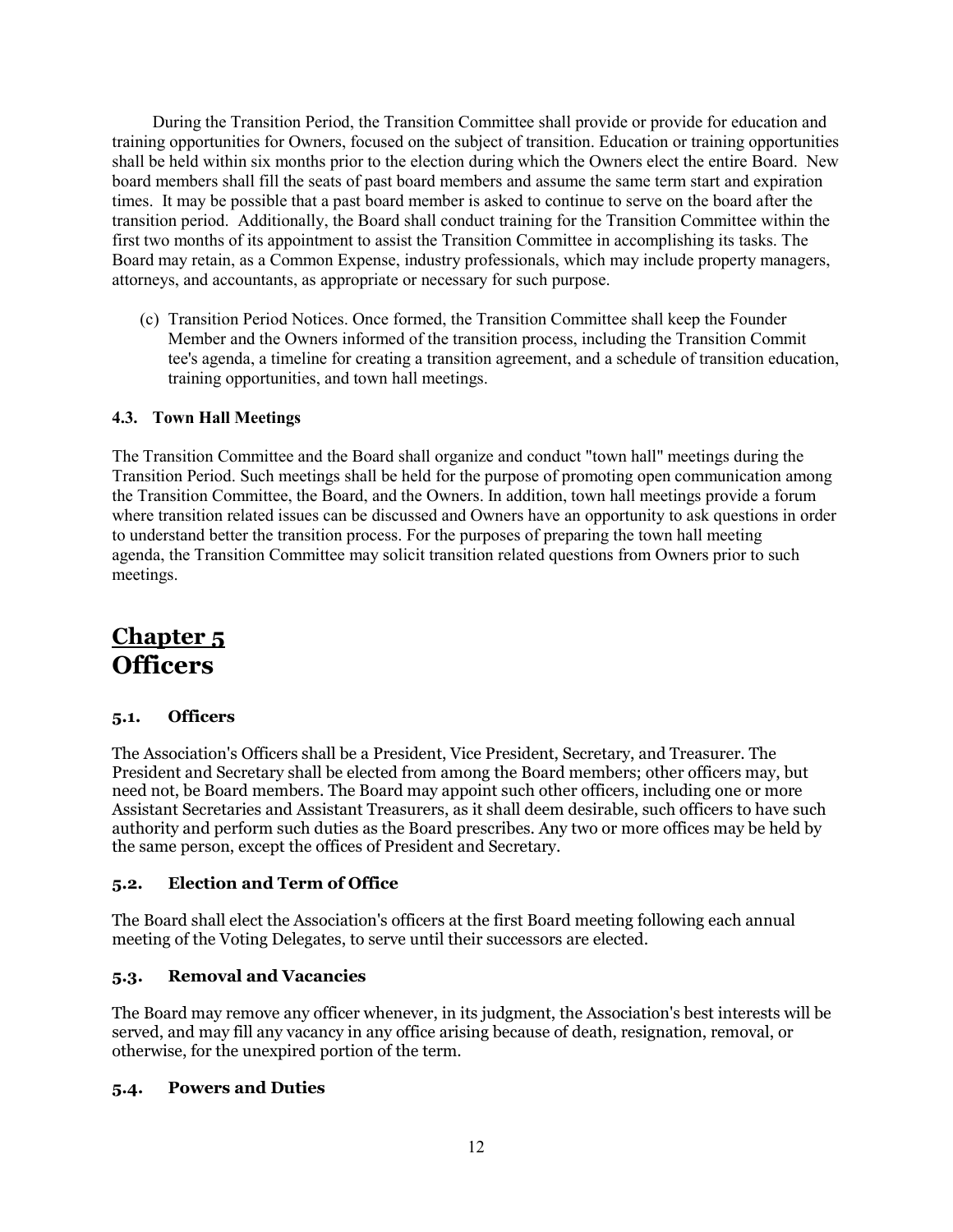The Association's officers shall have such powers and duties as generally pertain to their respective offices, as well as such powers and duties as the Board may specifically confer or impose. The President shall be the Association's chief executive officer. The Treasurer shall have primary responsibility for preparing the budget as provided for in the Development Documents and may delegate all or part of the preparation and notification duties to a finance committee, management agent, or both.

# **5.5. Resignation**

Any officer may resign at any time by giving written notice to the Board, the President, or the Secretary. Such resignation shall take effect on the date of the receipt of such notice or at a later time specified therein. Unless the resignation specifies, acceptance of such resignation shall not be necessary to make it effective.

# **Chapter 6 Standards of Conduct; Liability and Indemnification**

# **6.1. Standards for Directors and Officers**

The Board shall exercise its powers in a reasonable, fair, nondiscriminatory manner and shall adhere to the procedures established in the Governing Documents.

In performing their duties, directors and officers shall act as fiduciaries and shall be insulated from liability as provided for directors of corporations under Idaho law and as otherwise provided by the Governing Documents. Directors and officers shall discharge their duties as directors or officers, and as members of any committee to which they are appointed, in a manner that the director or officer believes in good faith to be in the best interest of the corporation and with the care that an ordinarily prudent person in a like position would exercise under similar circumstances. A director is entitled to rely on information, opinions, reports, or statements, including financial statements and other financial data, others prepare or present to the extent authorized under Idaho law.

# **6.2. Liability**

- (a) A director shall not be personally liable to the Association, any Member, or any other Person for any action taken or not taken as a director if the director has acted in accordance with Section 6.1.
- (b) A director also shall not be personally liable for any action taken or not taken as a director if the director:
	- (i) acts within the expressed or implied scope of the Governing Documents and his or her actions are not ultra vires;
	- (ii) affirmatively undertakes to make decisions which the director reasonably believes are necessary for the Association's continued and successful operation and, when decisions are made, makes them on an informed basis;
	- (iii) acts on a disinterested basis, promptly disclosing any real or potential conflict of interests (pecuniary or other), and avoiding participation in decisions and actions on matters as to which he has a conflict of interest (beyond that which all directors have by virtue of their ownership or occupancy of a Unit); and
	- (iv) acts in a non-fraudulent manner and without reckless indifference to the Association's affairs.
- (c) The Association's officers, directors, and committee members shall not be liable for any mistake of judgment, negligent or otherwise, except for their own individual willful misfeasance, malfeasance, misconduct, or bad faith. The officers and directors shall have no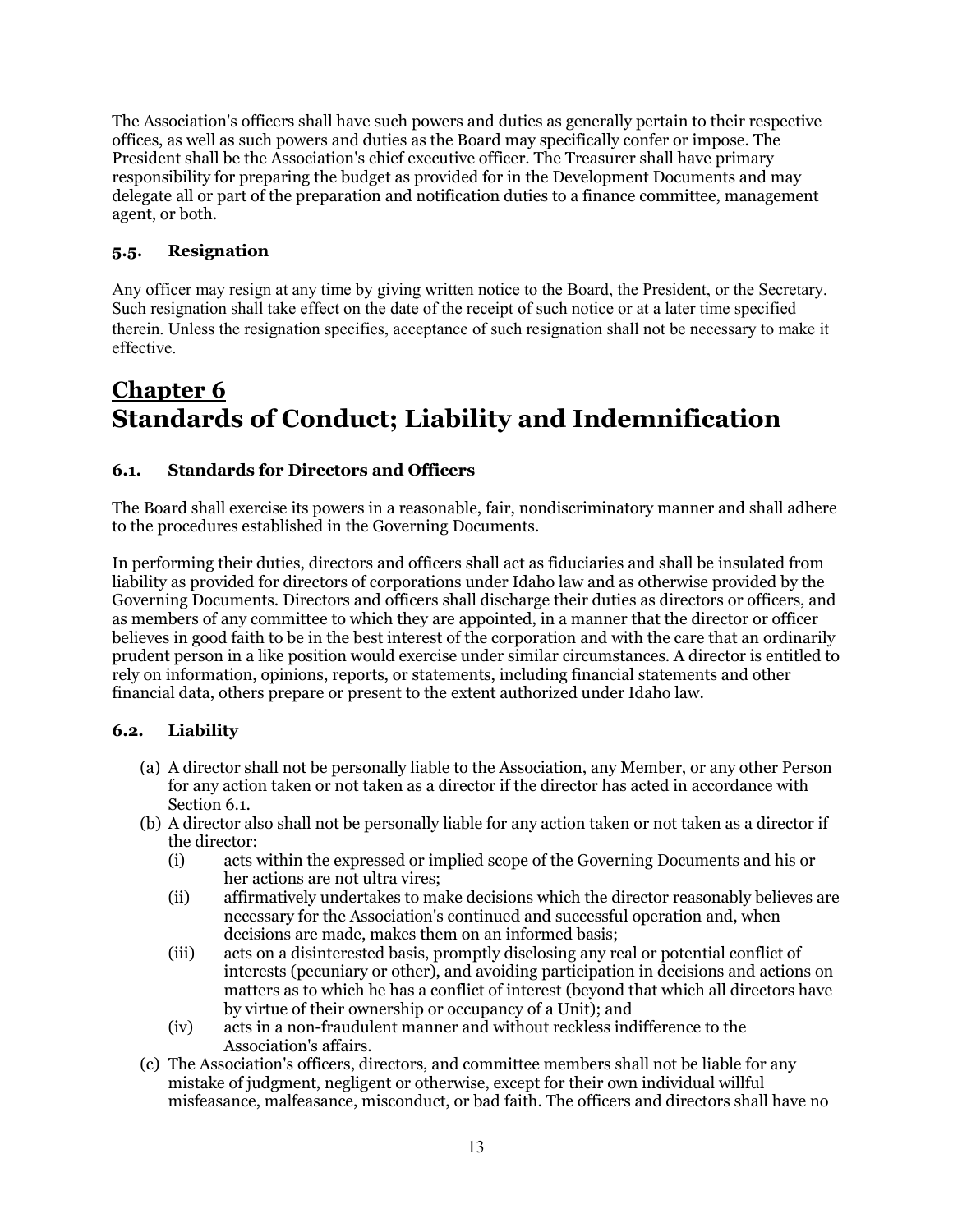personal liability with respect to any contract or other commitment made or action taken in good faith on the Association's behalf (except to the extent that such officers or directors may also be members).

## **6.3. Indemnification**

Subject to the limitations of Idaho law, the Association shall indemnify, hold harmless, and defend every officer, director, and committee member for, from, and against all damages and expenses, including counsel fees and expenses, reasonably incurred in connection with any action, suit, or other proceeding (including settlement of any suit or proceeding, if approved by the then Board) to which he or she may be a party by reason of being or having been an officer, director, or committee member, except that the Association shall have no obligation to indemnify any individual against liability or expenses incurred in connection with a proceeding:

- (a) brought by or in the right of the Association, although it may reimburse the individual for reasonable expenses incurred in connection with the proceeding if it is determined, by the court or in the manner provided above, that the individual met the relevant standard of conduct under Idaho law; or
- (b) to the extent that the individual is adjudged liable for conduct that constitutes:
	- (i) appropriation, in violation of his or her duties, of any business opportunity of the Association;
	- (ii) intentional misconduct or knowing violation of the law;
	- (iii) an unlawful distribution to members, directors, or officers; or
	- (iv) receipt of an improper personal benefit

This right to indemnification shall not be exclusive of any other rights to which any present or former officer, director, or committee member may be entitled. The Association shall, as a Common Expense, maintain adequate general liability and officers' and directors' liability insurance to fund this obligation, if such insurance is reasonably available.

# **6.4. Conflicts of Interest; Code of Ethics**

Unless otherwise approved by a majority of the other directors, no Owner Director may transact business with the Association or any Association contractor during his or her term as director or within two years after the term expires. A director shall promptly disclose in writing to the Board any actual or potential conflict of interest affecting the director relative to his or her performance as a director. A director's failure to make such disclosure shall be grounds for removal by a majority vote of the other Board members.

Notwithstanding the above, directors the Founder appoints may be employed by or otherwise transact business with the Founder or its affiliate, and the Founder may transact business with the Association or its contractors.

The initial Board established during the Founder period shall create and adopt a written "Code of Ethics" applicable to all directors, officers, and committee members. The Code of Ethics shall incorporate the above standards and other conduct rules it deems appropriate. At a minimum, the Code of Ethics shall require each officer and director to conduct himself or herself in a manner consistent with the Board Standards described in Section 6.1. Each officer and director, as a precondition to service, shall acknowledge and agree, in writing, to abide by the Code of Ethics.

# **6.5. Advancement of Expenses**

In accordance with the procedures and subject to the conditions and limitations set forth in Idaho law, the Board may authorize the Association to advance funds to pay for or reimburse the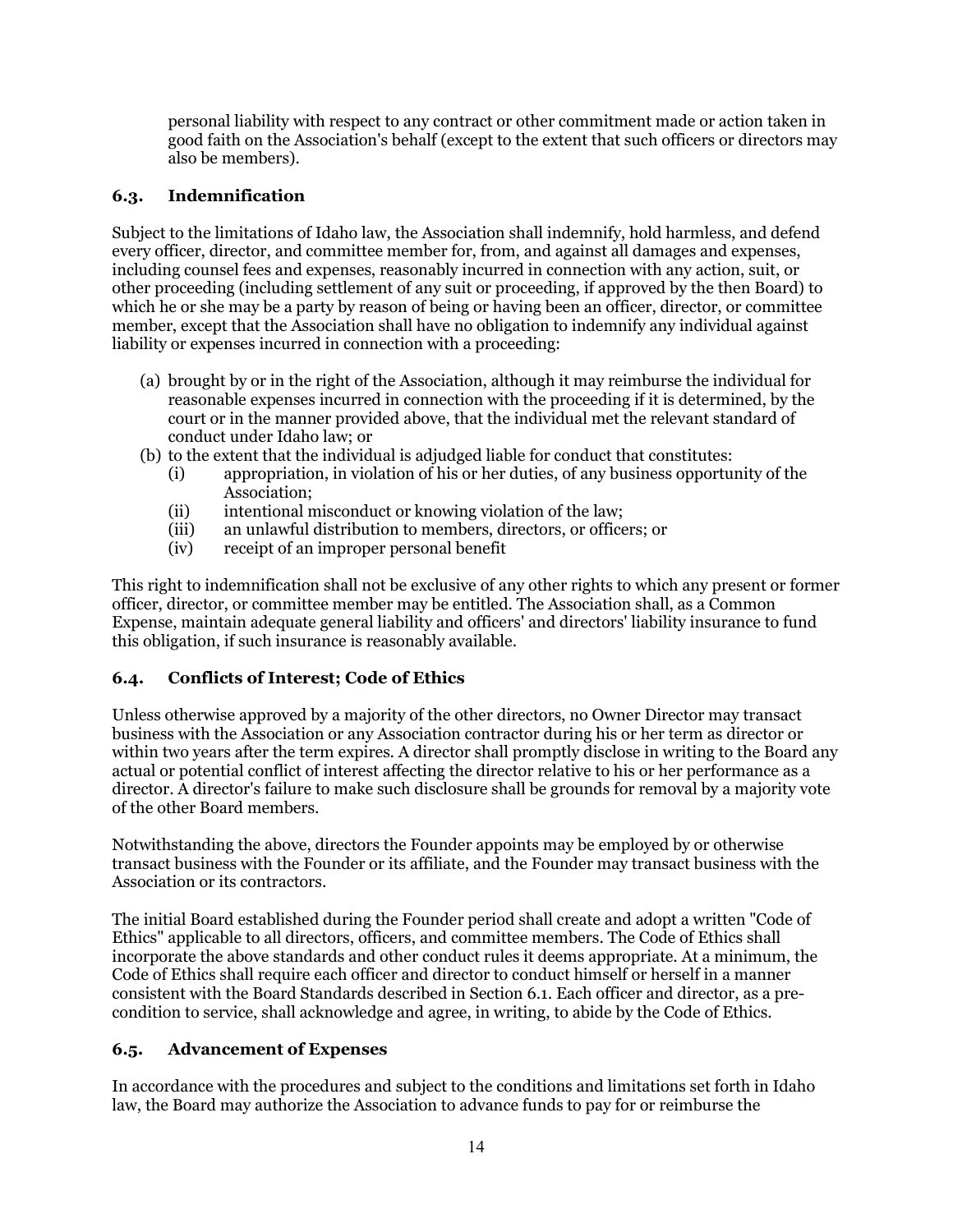reasonable expenses incurred by a present or former officer, director, or committee member in any proceeding to which he or she may be a party by reason of being or having been an officer, director, or committee member of the Association.

# **6.6. Board and Officer Training**

The Board shall conduct or provide for seminars and continuing educational opportunities designed to educate and inform its officers and directors of their responsibilities as officers and directors. Such programs may include instruction on applicable Idaho corporate and fiduciary law principles, other issues relating to administering community affairs, and upholding and enforcing the Governing Documents. The Board may retain industry professionals, which may include property managers, attorneys, and accountants, as appropriate or necessary for such purpose. Each newly elected officer and director shall complete a training seminar within the first six months of assuming such position. The seminar may be live, video or audiotape, or in other format.

In a similar manner, the Board may provide or provide for Owner and resident education and training opportunities designed to foster awareness of Harvest Springs's governance, operations, and concerns. The Board shall conduct or provide for training and information classes designed to educate Voting Delegates and Owners of the nomination, election, and voting processes and the duties and responsibilities of directors and officers, as provided in Section 3.4.

# **Chapter 7 Management and Accounting**

# **7.1. Compensation of Directors and Officers**

The Association shall not compensate directors and officers for acting as such unless Voting Delegates representing a majority of the total votes in the Association approve such compensation at an Association meeting. The Association may reimburse any director or officer for expenses he or she incurs on the Association's behalf upon approval of a majority of the other directors. Nothing herein shall prohibit the Association from compensating a director or officer, or any entity with which a director or officer is affiliated, for services or supplies he or she furnishes to the Association in a capacity other than as a director or officer pursuant to a contract or agreement with the Association. However, such director must make known his or her interest to the Board prior to entering into such contract, and a majority of the Board, excluding any interested director, must approve such contract.

# **7.2. Right of Founder Member to Disapprove Actions**

So long as there is a Founder Member, the Founder Member shall have a right to disapprove any action, policy, or program of the Association, the Board and any committee which, in the Founder Member's sole judgment, would tend to impair rights of the Founder or Builders under the Development Documents or these By-Laws, interfere with development or construction of any portion of Harvest Springs, or diminish the level of services the Association provides.

(a) Notice. The Association shall give the Founder Member written notice of all meetings and proposed actions approved at Association, Board, or committee meetings (or by written consent in lieu of a meeting). The Association shall give such notice by certified mail, return receipt requested, or by personal delivery at the address the Founder Member has registered with the Association, which notice complies as to Board meetings with Section 3.9, and which notice shall, except in the case of regular Board meetings pursuant to these By-Laws, set forth with reasonable particularity the agenda to be followed at such meeting.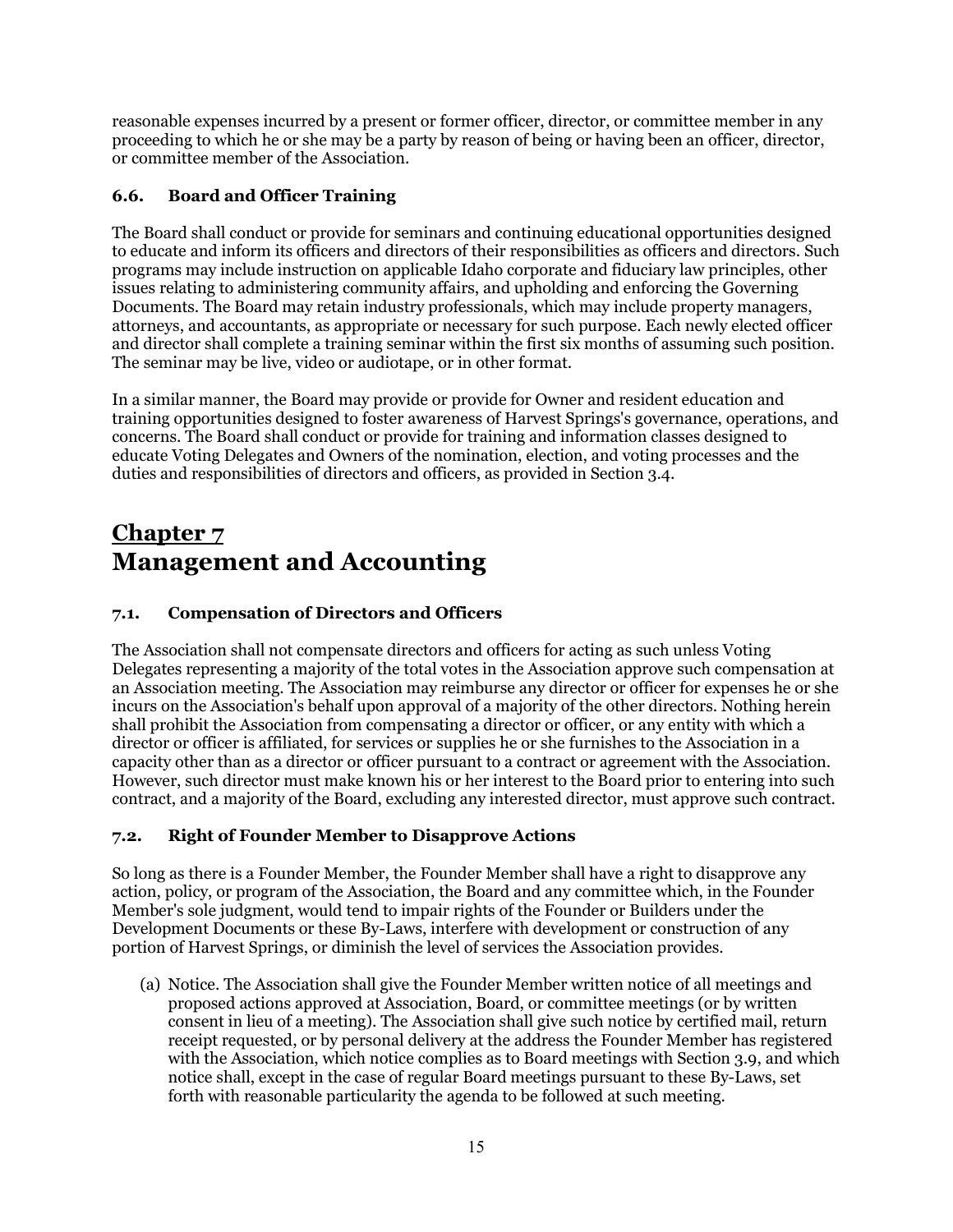(b) Opportunity to be Heard. At any such meeting, the Association shall give the Founder Member the opportunity to join in, or to have its representatives or agents join in, discussion from the floor of any prospective action, policy, or program which would be subject to the right of disapproval set forth herein.

The Board shall not implement any action, policy, or program subject to the right of disapproval set forth herein until and unless the requirements of this Section have been met.

The Founder Member, its representatives, or its agents shall make its concerns, thoughts, and suggestions known to the Board and/or the members of the subject committee. The Founder Member, acting through any officer or director, agent, or authorized representative, may exercise its right to disapprove at any time within 10 business days following the meeting at which such action was proposed or, in the case of any action taken by written consent in lieu of a meeting, at any time within 10 days following receipt of written notice of the proposed action.

The Founder Member may use this right to disapprove to block proposed actions but shall not use it to require any action or counteraction of any committee, the Board, or the Association. The Founder Member shall not use its right to disapprove to reduce the level of services the Association is obligated to provide or to prevent capital repairs or any expenditure required to comply with applicable laws and regulations.

# **7.3. Managing Agent**

The Board shall employ the Community Operations Manager as the Association's professional management agent at such compensation as the Board may establish, to perform such duties and services as the Board shall authorize. The Board may delegate such powers as are necessary to perform the manager's assigned duties but shall not delegate policy-making authority or ultimate responsibility for those duties set forth in Section 3.16. The Board may employ the Founder or its affiliate as managing agent or manager.

The Board may delegate to one of its members the authority to act on its behalf on all matters relating to the duties of the managing agent or manager which might arise between Board meetings.

The Association shall not be bound, either directly or indirectly, by any management contract executed during the Founder Control Period unless such contract contains a right of termination which may be exercised by the Association, with or without cause and without penalty, at any time after termination of the Founder Control Period upon not more than 90 days' written notice.

The managing agent shall not accept remuneration from vendors, independent contractors, or others providing goods or services to the Association, whether in the form of commissions, finder's fees, service fees, prizes, gifts, or otherwise, other than any compensation received for serving as the Community Operations Manager. Anything of value received by the managing agent shall benefit the Association. The managing agent shall promptly disclose to the Board any financial or other interest which it may have in any firm providing goods or services to the Association.

### **7.4. Accounts and Reports**

- (a) The Board shall follow the following accounting standards unless the Board by resolution specifically determines otherwise:
- (i) accounting and controls should conform to generally accepted accounting principles; and
- (ii) the Association's cash accounts shall not be commingled with any other accounts.
- (b) Commencing at the end of the quarter in which the first Unit is sold and closed, financial reports shall be prepared for the Association at least quarterly containing: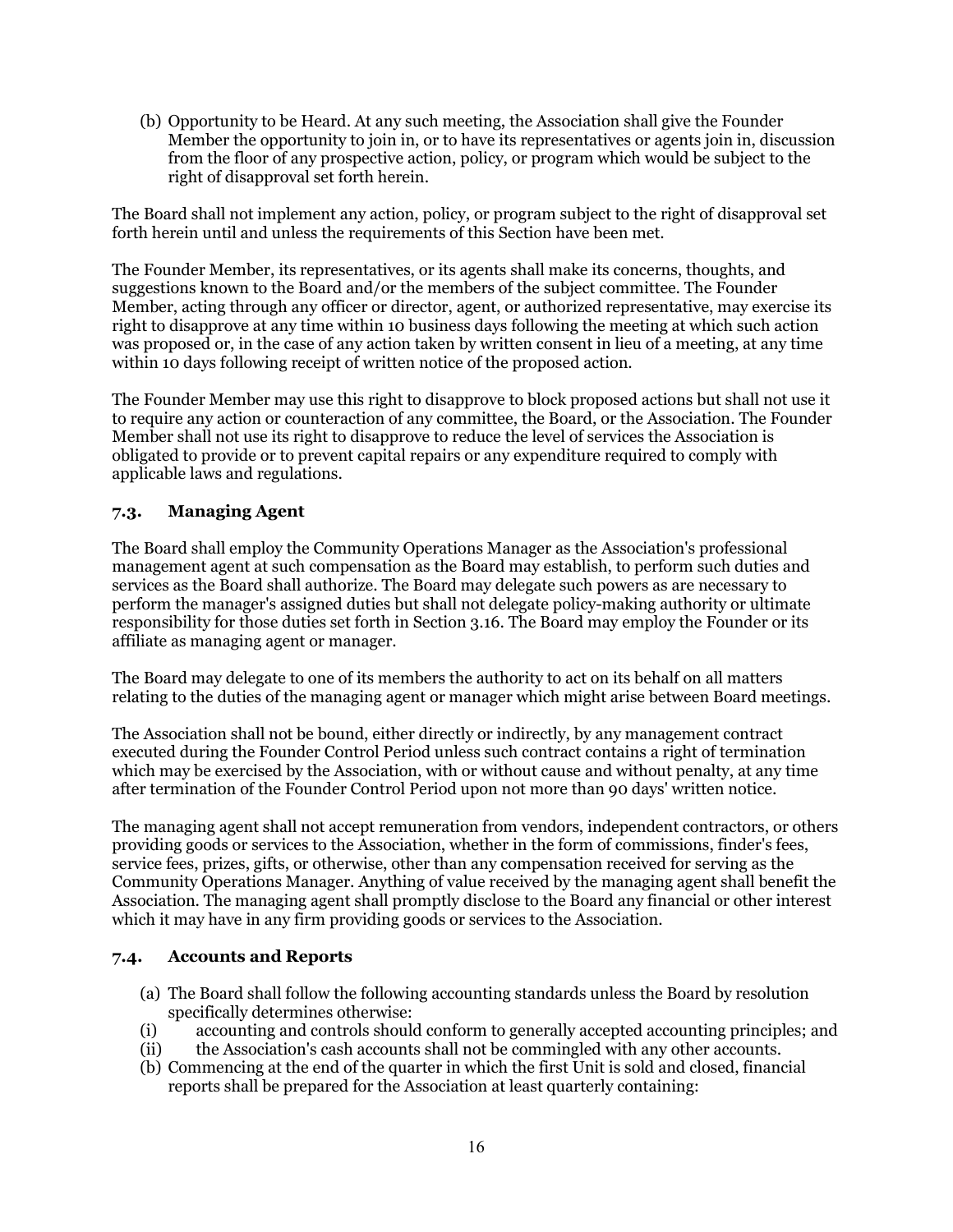- (i) an income statement reflecting all income and expense activity for the preceding period;
- (ii) a statement reflecting all cash receipts and disbursements for the preceding period;
- a variance report reflecting the status of all accounts in an "actual" versus "approved" budget format;
- (iv) a balance sheet as of the last day of the preceding period; and
- (v) a delinquency report listing all Owners who are delinquent in paying any assessments at the time of the report (any assessment or installment thereof shall be considered to be delinquent on the 15th day following the due date unless the Board specifies otherwise by resolution).
- (c) An annual report consisting of at least the following shall be made available for members' review within 180 days after the close of the fiscal year: (i) a balance sheet; (ii) an operating (income) statement; and (iii) a statement of changes in financial position for the fiscal year. Such annual report shall be prepared on an audited, reviewed, or compiled basis, as the Board determines.

# **7.5. Borrowing**

The Association shall have the power to borrow money for any legal purpose. However, the Board shall obtain Voting Delegate approval in the same manner provided in the Development Documents for Special Assessments if the proposed borrowing is for the purpose of making discretionary capital improvements and the total amount of such borrowing, together with all other debt incurred within the previous 12-month period, exceeds or would exceed 20% of the Association's budgeted gross expenses for that fiscal year. During the Founder Control Period, no Mortgage or lien shall be placed on any portion of the Common Area without the affirmative vote or written consent, or any combination thereof, of Voting Delegates representing at least 51% of the total votes in the Association, in addition to such approval as may be required under Chapter 16 of the Development Documents.

# **7.6. Right to Contract**

The Association shall have the right to contract with any person for the performance of various duties and functions. This right shall include, without limitation, the right to enter into common management, operational, or other agreements with trusts, condominiums, cooperatives, or Neighborhood and other owners or residents associations, within and outside Harvest Springs. The Board shall consent to any common management agreement.

# **7.7. Agreements, Contract, Deeds, Leases, Checks, Etc.**

All Association agreements, contracts, deeds, leases, checks, and other instruments shall be executed by at least two officers or by such other person or persons as the Board may designate by resolution.

# **Chapter 8 Enforcement Procedures**

The Association shall have the power, as provided in the Development Documents, to impose sanctions for any violation of the Governing Documents. To the extent specifically required by the Development Documents, the Board shall comply with the following procedures prior to imposition of sanctions:

### **8.1. Notice and Response**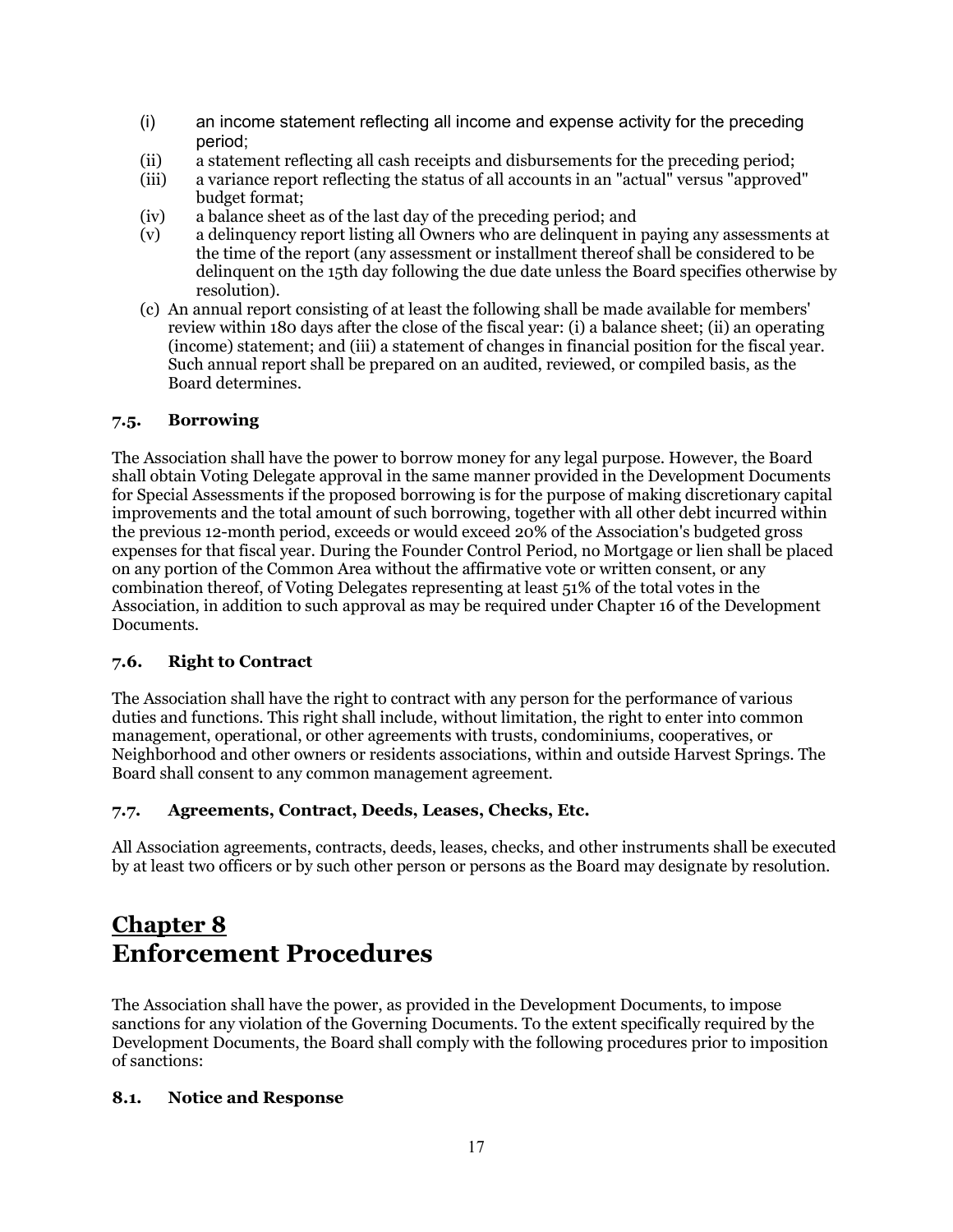The Board or its delegate shall serve the alleged violator with written notice describing (a) the nature of the alleged violation, (b) the proposed sanction to be imposed, (c) the alleged violator shall have 10 days to present a written request for a hearing to the Board or the Covenants Committee, if one has been appointed pursuant to Chapter 3; and (d) a statement that the proposed sanction may be imposed as contained in the notice unless a hearing is requested within 10 days of the notice.

The alleged violator shall respond to the notice of the alleged violation in writing within such 10-day period, regardless of whether the alleged violator is challenging the imposition of the proposed sanction. If the alleged violator cures the alleged violation and notifies the Board in writing within such 10-day period the Board may, but shall not be obligated to, waive the sanction.

Prior to the effectiveness of sanctions imposed pursuant to this Chapter, proof of proper notice shall be placed in the minutes of the Board or Covenants Committee, as applicable. Such proof shall be deemed adequate if a copy of the notice, together with a statement of the date and manner of delivery, is entered by the officer, director, or agent who delivered such notice. The notice requirement shall be deemed satisfied if the alleged violator or its representative requests and appears at the hearing.

# **8.2. Hearing**

If a hearing is requested within the allotted 10-day period, the hearing shall be held before the Covenants Committee, or if one has not been appointed, then before the Board in executive session. The alleged violator shall be afforded a reasonable opportunity to be heard. The minutes of the meetings of the Board or Covenants Committee, as applicable, shall contain a written statement of the results of the hearing (i.e., the facts as presented at the hearing and the Board's or Committee's decision) and the sanction, if any, to be imposed.

If a timely request for a hearing is not made, the sanction stated in the notice shall be imposed; however, the Board or Covenants Committee may, but shall not be obligated to, suspend any proposed sanction if the violation is cured within the 10-day period. Such suspension shall not constitute a waiver of the right to sanction future violations of the same or other provisions and rules by any Person.

# **8.3. Appeal**

Following a hearing before the Covenants Committee, the violator shall have the right to appeal the decision to the Board, pursuant to such procedures as the Board shall adopt. To exercise this right, the violator must deliver a written notice of appeal to the Association's manager, President, or Secretary within 10 days after the hearing before the Covenants Committee.

# **Chapter 9 Miscellaneous**

# **9.1. Fiscal Year**

The Association's fiscal year shall be the calendar year unless the Board establishes a different fiscal year by resolution.

# **9.2. Parliamentary Rules**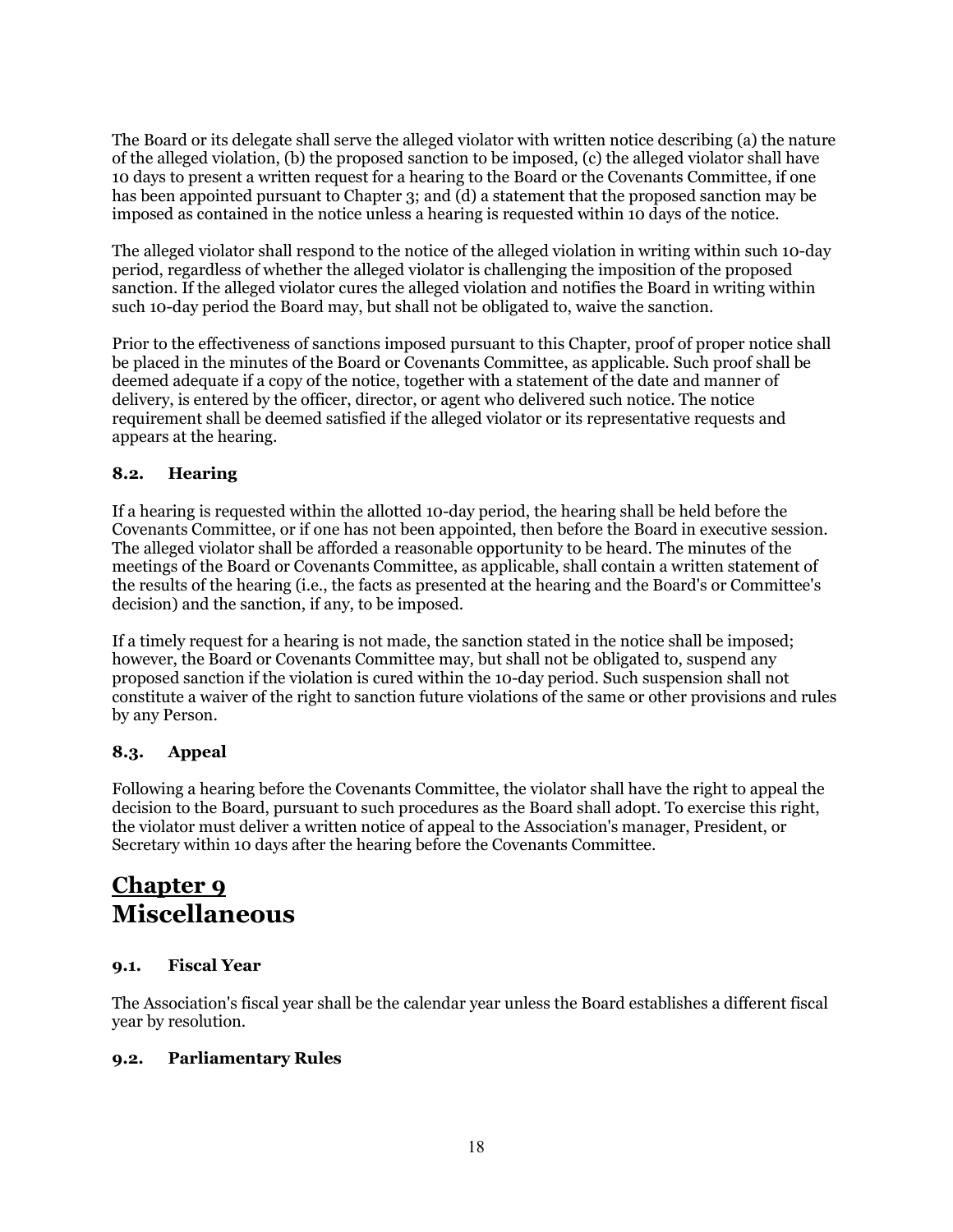Except as may be modified by Board resolution, Robert's Rules of Order (current edition) shall govern the conduct of Association proceedings when not in conflict with Idaho law or the Governing Documents.

## **9.3. Conflicts**

If there are conflicts among the provisions of Idaho law, the Articles of Incorporation, the Development Documents, and these By-Laws, the provisions of Idaho law, the Development Documents, the Articles of Incorporation, and the By-Laws (in that order) shall prevail.

## **9.4. Books and Records**

- (a) Inspection by Members and Mortgagees. The Board shall make available for inspection and copying by any holder, insurer, or guarantor of a first Mortgage on a Unit, any Member, or the duly appointed representative of any of the fore going at any reasonable time and for a purpose reasonably related to his or her interest in a Unit: the Governing Documents, the membership register, books of account, and the minutes of meetings of the members, the Board, and committees. The Board shall provide for such inspection to take place at the Association's office or at such other place within Harvest Springs as the Board shall designate.
- (b) *Rules for Inspection.* The Board shall establish rules with respect to:
- (i) notice to be given to the custodian of the records;
- (ii) hours and days of the week when such an inspection may be made; and
- (iii) payment of the cost of reproducing the documents requested.
- (c) Inspection by Directors. Every director shall have the absolute right at any reasonable time to inspect all Association books, records, and documents and the physical properties owned or controlled by the Association. A director's right of inspection includes the right to make a copy of relevant documents at the Association's expense.

### **9.5. Notices**

- (a) Form of Notice and Method of Delivery. Except as otherwise provided or authorized in the Development Documents or these By-Laws or by law, all notices, demands, bills, statements, or other communications under the Development Documents or these By-Laws shall be in writing and may be delivered in person, by United States mail, by private carrier, or if the intended recipient has given its prior written authorization to use such method of delivery, by facsimile or electronic mail with written confirmation of transmission.
- (b) Delivery Address. Notices shall be delivered or sent to the intended recipient as follows:
- (i) if to a Member or Voting Delegate, at the address, telephone facsimile number, or e mail address which the Member or Voting Dele gate has designated in writing and filed with the Secretary or, if no such address has been designated, at the address of the Unit of such Member or Voting Delegate;
- (ii) if to the Association, the Board, or a committee of either, at the address, facsimile number, or e-mail address of the principal office of the Association or its managing agent, or at such other address as the Association shall designate by notice in writing to the members pursuant to this Section; or
- (iii) if to the Founder, at the Founder's principal address as it appears on the Idaho Corporation Commission's records, or at such other address as the Founder shall designate by notice in writing to the Association pursuant to this Section.
- (c) Effective Date. Notice sent in accordance with subsections (a) and (b) shall be deemed to have been duly given and effective at the earliest of the following:
- (i) when received;<br>(ii) if sent by Unite
- if sent by United States mail, five days after its deposit with the U.S. Postal Service, correctly addressed, with first class or higher priority postage prepaid;